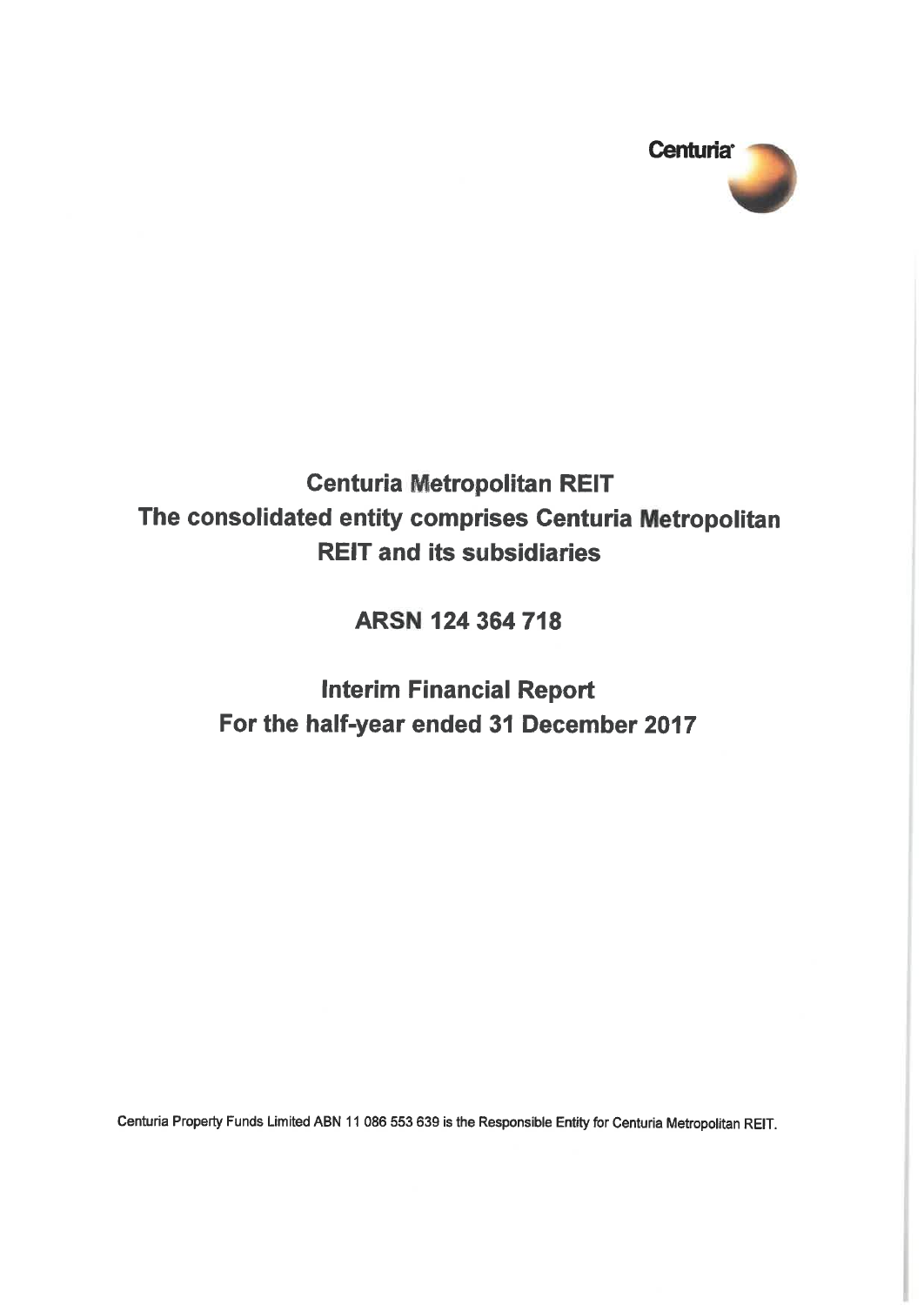## **Centuria Metropolitan REIT**<br>Table of contents

For the half year ended 31 December 2017

|                                    | Page |
|------------------------------------|------|
| Directors' report                  |      |
| Auditor's Independence Declaration | 4    |
| Interim financial report           | 5.   |
| Directors' declaration             | 18   |
| Independent auditor's review       | 19   |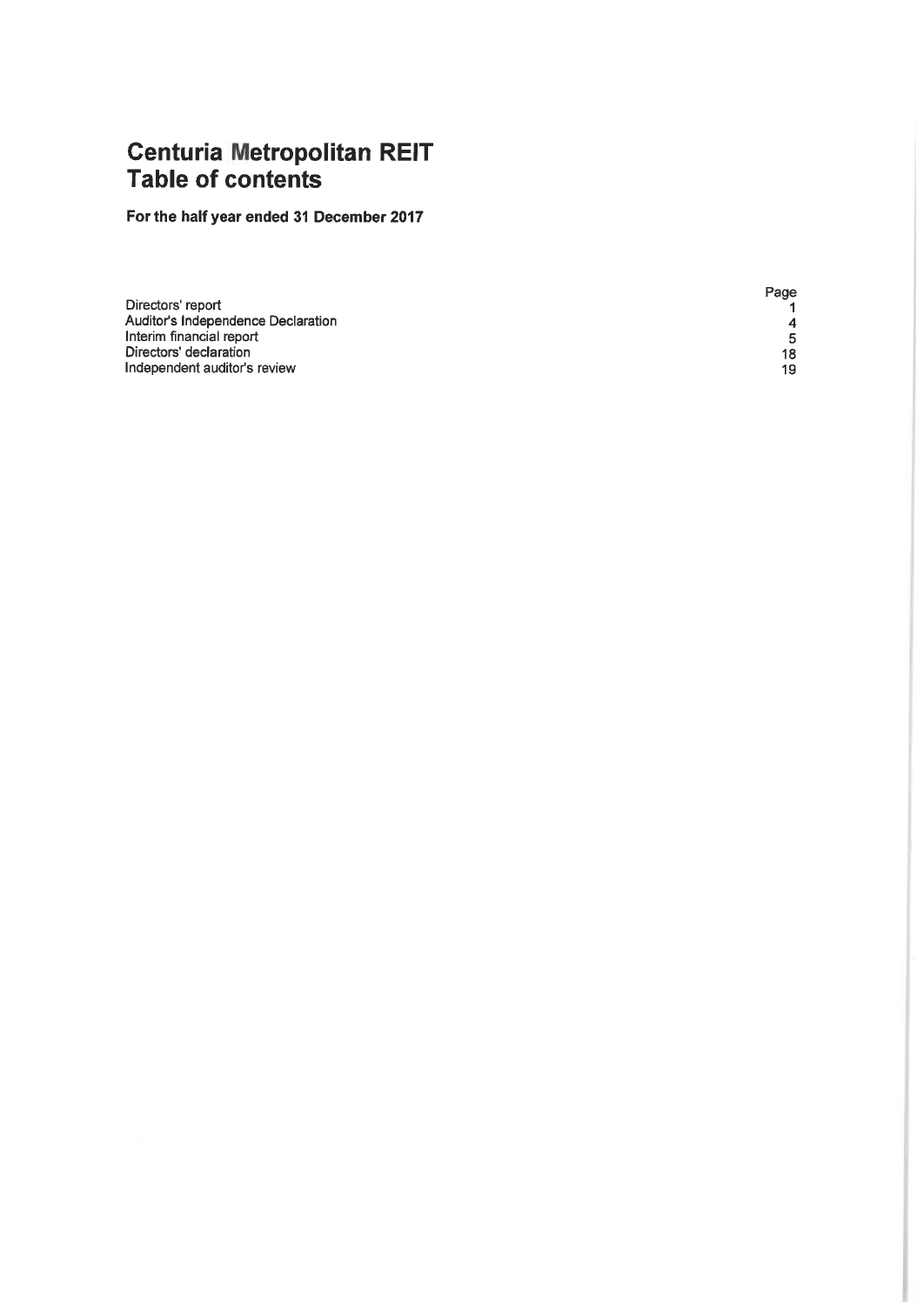## **Directors' report**

#### For the half year ended 31 December 2017

The directors of Centuria Property Funds Limited, the Responsible Entity of Centuria Metropolitan REIT ('CMA') present their report, together with the interim financial report of the Trust and its subsidiaries ('the Trust') for the half year ended 31 December 2017 and the independent auditor's review report thereon.

#### **Directors of the Responsible Entity**

The directors of Centuria Property Funds Limited during or since the end of the half year are:

| <b>Name</b><br>Peter Done<br>Jason Huljich<br><b>Matthew Hardy</b><br>Darren Collins<br>Nicholas Collishaw | <b>Appointed</b><br>5 Dec 2007<br>30 Mar 2001<br>4 Jul 2013<br>10 Mar 2015<br>12 Oct 2017 | <b>Resigned</b><br>Continuing<br>12 Oct 2017<br>Continuing<br>Continuing<br>Continuing | Directorship of other listed companies<br><b>Centuria Capital Limited</b><br>Centuria Capital Limited<br>Not applicable<br>Not applicable |
|------------------------------------------------------------------------------------------------------------|-------------------------------------------------------------------------------------------|----------------------------------------------------------------------------------------|-------------------------------------------------------------------------------------------------------------------------------------------|
| Roger Dobson                                                                                               | 12 Oct 2017                                                                               | Continuing                                                                             | <b>Centuria Capital Limited</b><br>Not applicable                                                                                         |

The company secretary of Centuria Metropolitan REIT during or since the end of the financial year is:

| <b>Name</b> | <b>Appointed</b> | <b>Resigned</b> |
|-------------|------------------|-----------------|
| James Lonie | 14 Aug 2015      | Continuing      |

Refer to Note D2 of the interim financial report for director's units holding in the Trust.

No director holds a right or option over interests in the Trust. No options over any issued or unissued units in the Trust have been issued to any director.

There are no contracts to which any director is a party to under which a director is entitled to a benefit and/or confers a right to call for or be delivered interests in the Trust.

#### **Principal activities**

The Trust is a registered managed investment scheme domiciled in Australia.

The principal continuing activity of the Trust in the course of the period is to invest funds in accordance with its investment objectives and guidelines as set out in the current Product Disclosure Statement ('PDS') dated 11 November 2014, with the key asset category being investment property. There have been no significant changes in the nature of the Trust's activities since the date of the Trust's establishment.

The Trust did not have any employees during the half year.

#### Significant change in the state of affairs

In the opinion of the Responsible Entity there were no significant changes in the state of affairs of the Trust that occurred during the half year.

#### **Review of operations**

#### **Results**

The results of the operations of the Trust are disclosed in the consolidated interim statement of profit or loss and other comprehensive income of this interim financial report. The Trust's profit from continuing operations for the half year ended 31 December 2017 was \$39,174,000 (31 December 2016: \$27,104,000 profit).

As at 31 December 2017, the Trust's Net Tangible Assets ('NTA') has increased 7 cents per unit ('cpu'), or 3.0%. to \$2.39 per unit since 30 June 2017.

#### **Investment property valuations**

The total value of the Trust's portfolio as at 31 December 2017 was \$841.4 million representing an increase of 7.0% from 31 December 2016 on a like for like basis, excluding sold property and new acquisitions.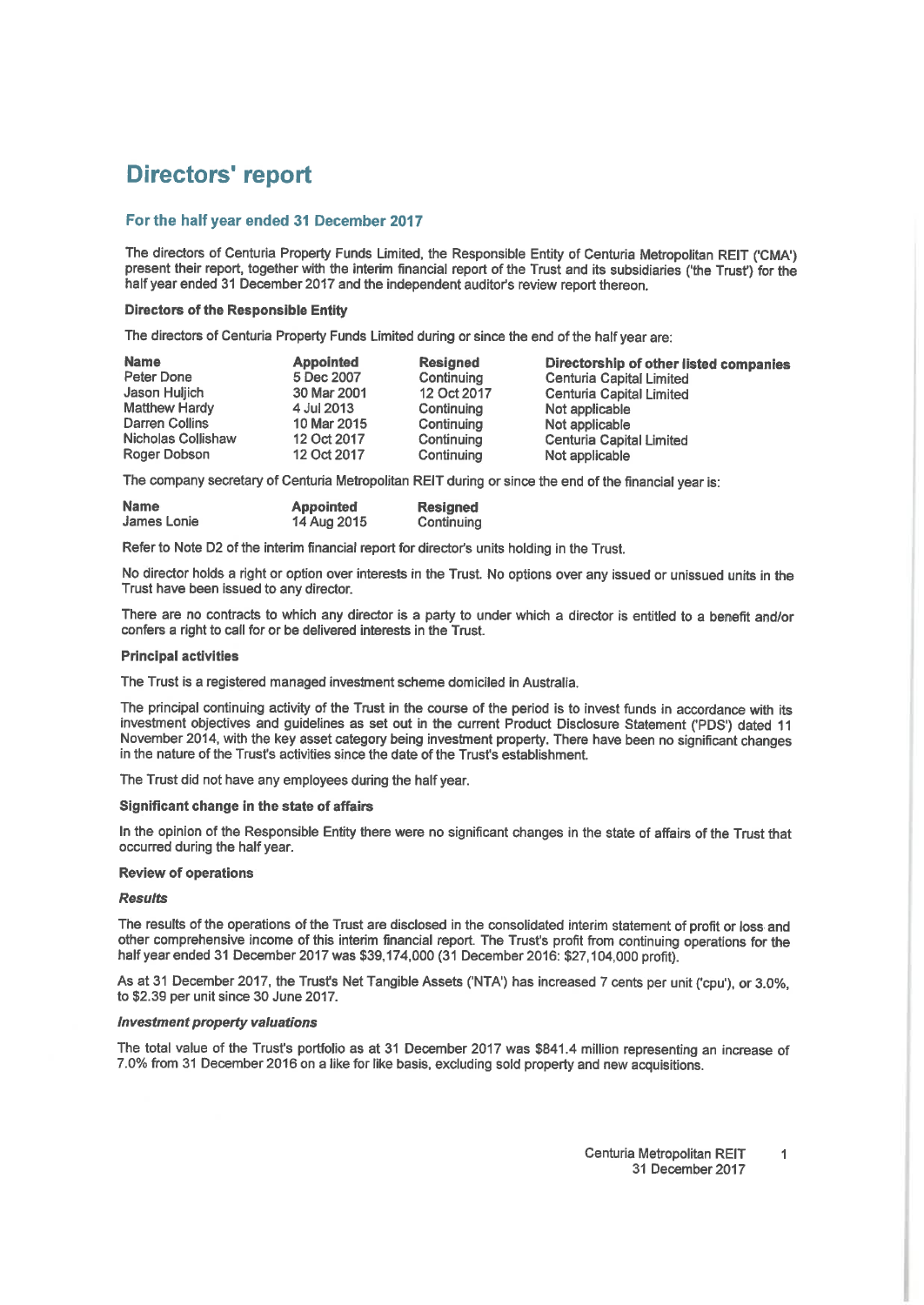#### **Review of operations (continued)**

#### Investment property valuations (continued)

The weighted average capitalisation rate for the portfolio, on a like for like basis, has firmed 47 basis points to 6.84% at 31 December 2017.

#### **Leasing and occupancy**

The Trust secured 9.234 sqm of leases across 20 transactions for the half year ended 31 December 2017. This represented 5.0% of the portfolio's net lettable area.

At 31 December 2017 the Trust's portfolio was 97.8% occupied with a WALE of 4.3 years. For the half year ending 31 December 2017, FY18 lease expiries represent 1.2% of portfolio income.

#### **Capital management**

As at 31 December 2017, the Trust had drawn borrowings of \$297.6 million with a weighted average expiry of 3.0 years. The drawn debt was 53.8% hedged helping provide security over the interest rate exposure of the Trust.

The Trust's gearing at 31 December 2017 was 29.6%.

#### Outlook

The Responsible Entity's strategy and ongoing focus remains unchanged. Management continues to focus on actively managing the Trust's portfolio, with an emphasis on tenant retention to ensure income and occupancy are maximised. This is coupled with the ongoing strategy to acquire quality 'fit for purpose' metropolitan real estate assets delivering stable and secure income streams.

The Responsible Entity confirms distributable earnings guidance for the year ending 30 June 2018 is approximately 18.6 cpu. The distribution guidance for the year ending 30 June 2018 is 18.1 cpu which will be paid in equal quarterly instalments.

#### **Distributions**

Distributions paid or payable in respect of the half year were:

|                   |                       | 31 December 2017 |                       | 31 December 2016 |
|-------------------|-----------------------|------------------|-----------------------|------------------|
|                   | <b>Cents per unit</b> | \$'000           | <b>Cents per unit</b> | \$'000           |
| September quarter | 4.52                  | 9.807            | 4.37                  | 5.224            |
| December quarter  | 4.53                  | 10.961           | 4.38                  | 5.224            |
|                   | 9.05                  | 20.768           | 8.75                  | 10.448           |

Key dates in connection with the December quarter distribution are:

| <b>Event</b>              | Date        |
|---------------------------|-------------|
| Ex-distribution date      | 28 Dec 2017 |
| Record date               | 29 Dec 2017 |
| Distribution payment date | 31 Jan 2018 |

The distributable earnings for the half year ended 31 December 2017 were \$19.9 million. This was a 82.2% increase to the prior half year.

The following table provides a reconciliation from the consolidated interim statement of profit or loss and other comprehensive income to the distributable earnings for the half year: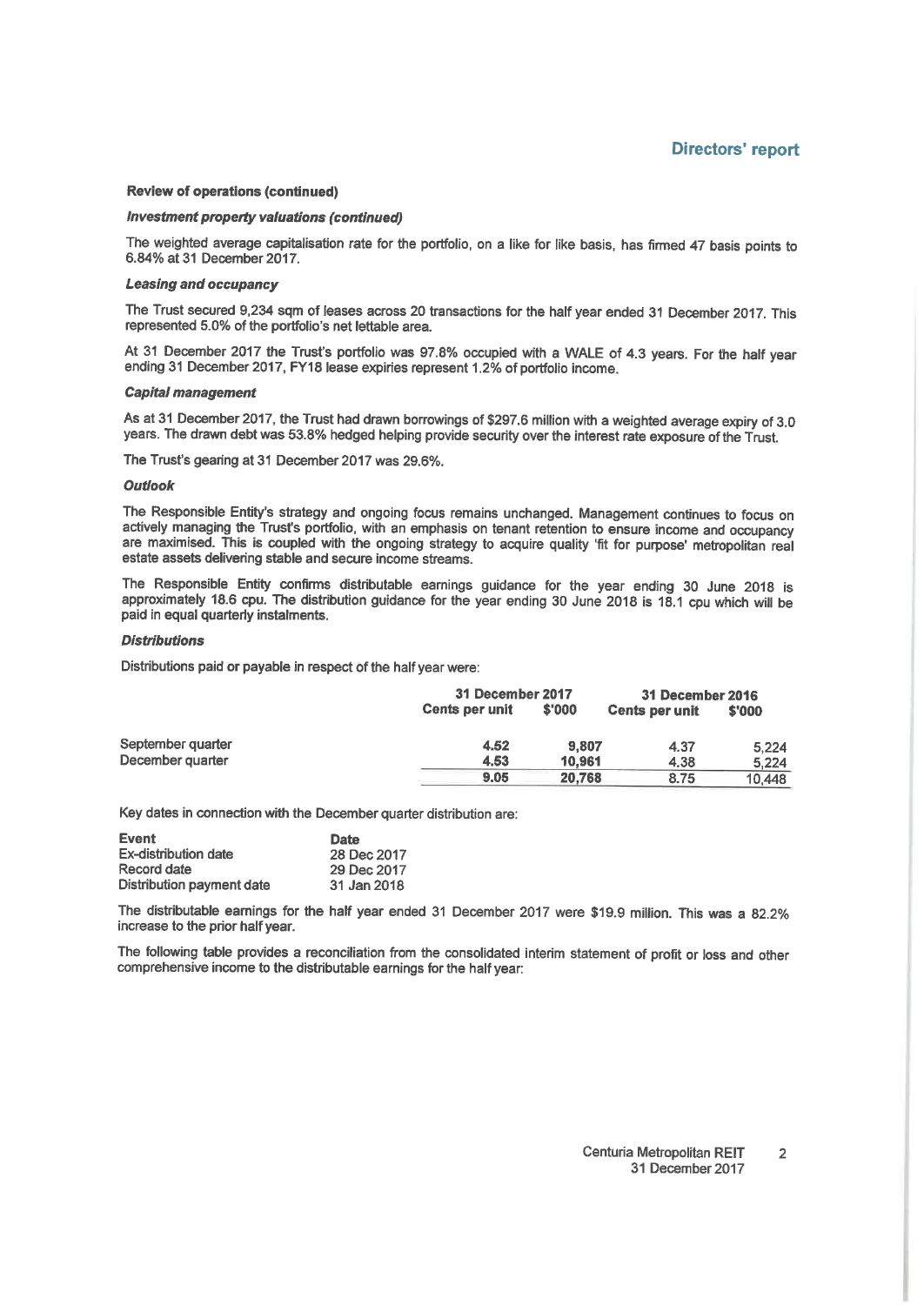#### **Review of operations (continued)**

#### **Distributions (continued)**

|                                                               | 31 December 2017 31 December 2016<br>\$'000 | \$'000   |
|---------------------------------------------------------------|---------------------------------------------|----------|
| Net profit for the half year                                  | 39,174                                      | 27,104   |
| <b>Adjustments:</b>                                           |                                             |          |
| Net gain on fair value of investment properties               | (18,600)                                    | (14,966) |
| Loss/(gain) on fair value of derivative financial instruments | 653                                         | (1, 574) |
| Incentive amortisation and rental straight-lining             | (2,659)                                     | (968)    |
| Amortisation of incentives and leasing fees                   | 889                                         | 128      |
| Amortisation of borrowing costs                               | 255                                         |          |
| Loss on fair value of investments in listed trust             |                                             | 731      |
| Lease incentives funded by vendors on property acquisitions   |                                             | 475      |
| <b>Business combination transaction costs</b>                 | 198                                         |          |
| Distributable earnings for the half year                      | 19.910                                      | 10,930   |

#### **Distribution reinvestment plan**

The Trust has reactivated the Distribution Reinvestment Plan ('DRP') under which unitholders may elect to have all or part of their distribution entitlement reinvested by the issue of new units rather than being paid cash.

#### **Events subsequent to balance date**

On 18 January 2018, the Trust repaid \$30.0 million of borrowings which was funded by funds received from the entitlement offer. The drawn debt was 59.8% hedged post debt repayment.

No other matters or circumstances have arisen since the end of the period which have significantly affected or may significantly affect the operations of the Trust, the results of those operations, or the state of affairs of the Trust in future financial years.

#### Auditor's independence declaration

The auditor's independence declaration required under Section 307C of the Corporations Act 2001 is set out on page 4 and forms part of the Directors' report for half year ended 31 December 2017.

#### **Rounding off of amounts**

The Trust is an entity of the kind referred to in ASIC Corporations (Rounding in Financials/Directors' Reports) Instrument 2016/191 and in accordance with that Instrument amounts in the Directors' report and the interim financial report are rounded off to the nearest thousand dollars, unless otherwise indicated.

This report is made in accordance with a resolution of Directors.

Peter Done

Director Sydney

Matthew Hardy **Director** 

Sydney 8 February 2018

> Centuria Metropolitan REIT  $\overline{3}$ 31 December 2017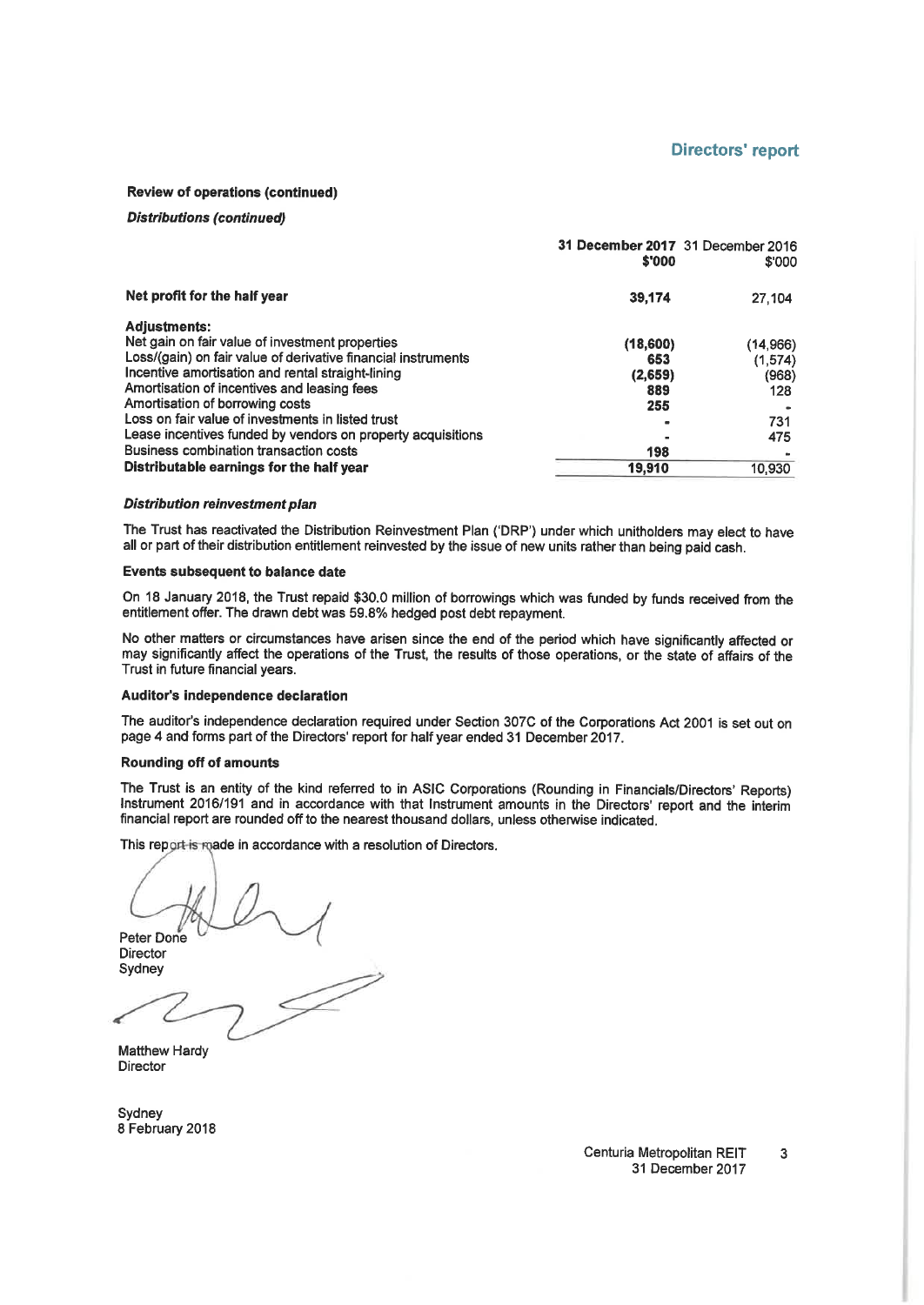

## Lead Auditor's Independence Declaration under Section 307C of the Corporations Act 2001

## To the Directors of Centuria Property Funds Limited, the Responsible Entity of Centuria Metropolitan REIT

I declare that, to the best of my knowledge and belief, in relation to the review of Centuria Metropolitan REIT for the half-year ended 31 December 2017 there have been:

- i. no contraventions of the auditor independence requirements as set out in the Corporations Act 2001 in relation to the review; and
- ii. no contraventions of any applicable code of professional conduct in relation to the review.

*PAR\_SIG\_01 PAR\_NAM\_01 PAR\_POS\_01 PAR\_DAT\_01 PAR\_CIT\_01*

KPMG Nigel Virgo

Partner

Sydney

8 February 2018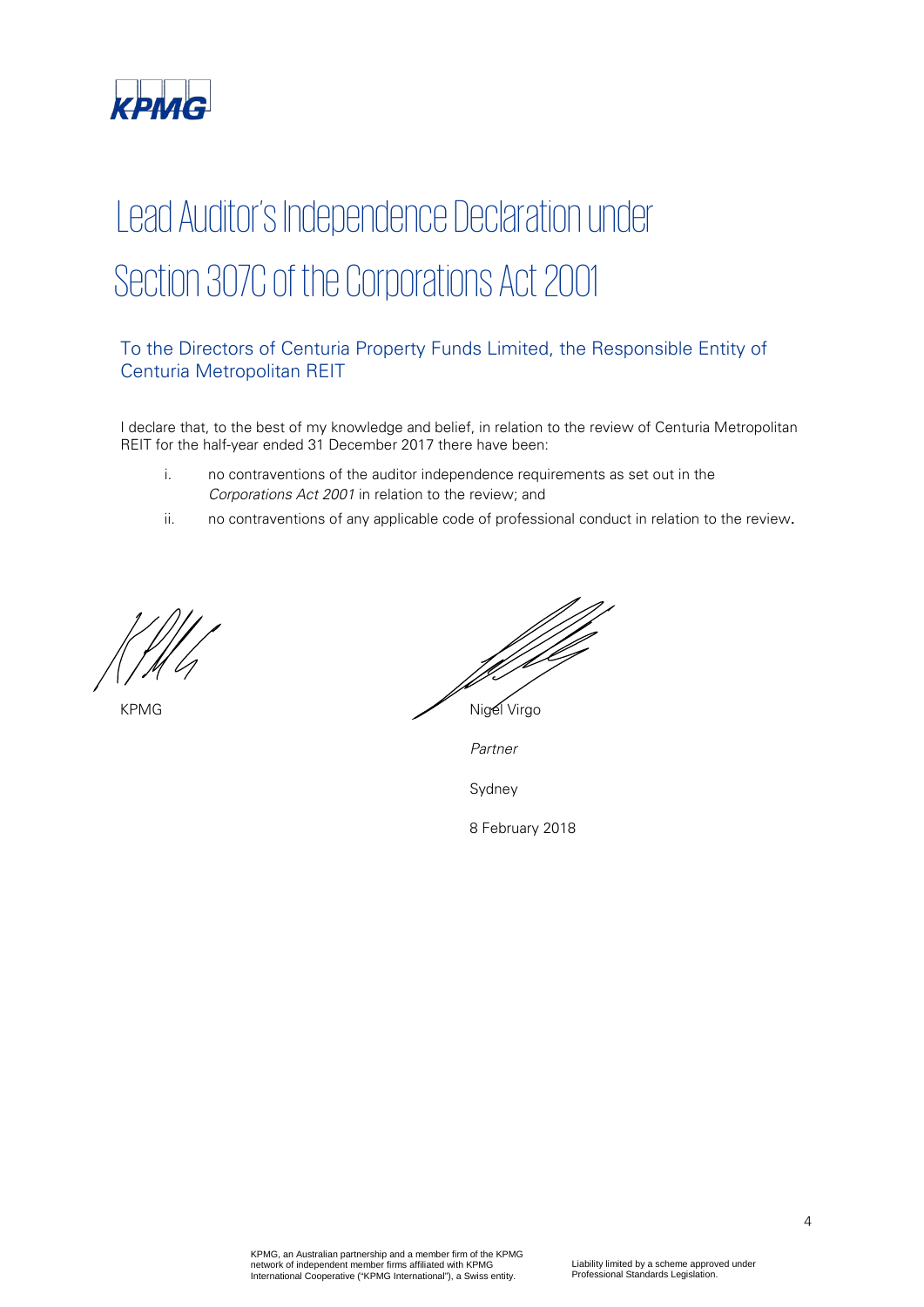# **Centuria Metropolitan REIT**<br>Interim Financial Report

For the half year ended 31 December 2017

| <b>Contents</b><br>Consolidated interim statement of profit or loss and other comprehensive income<br>Consolidated interim statement of financial position | Page<br>6 |
|------------------------------------------------------------------------------------------------------------------------------------------------------------|-----------|
| Consolidated interim statement of changes in equity                                                                                                        | 8         |
| Consolidated interim statement of cash flows                                                                                                               | 9         |
| Condensed notes to the interim financial report                                                                                                            | 10        |
| A About the report                                                                                                                                         | 10        |
| A1 General information                                                                                                                                     | 10        |
| A2 Segment reporting                                                                                                                                       | 10        |
| <b>B</b> Trust performance                                                                                                                                 | 11        |
| <b>B1 Distributions</b>                                                                                                                                    | 11        |
| <b>B2</b> Rental income                                                                                                                                    | 11        |
| <b>B3</b> Finance costs                                                                                                                                    | 11        |
| C Trust's assets and liabilities                                                                                                                           | 12        |
| C1 Investment properties                                                                                                                                   | 12        |
| C <sub>2</sub> Borrowings                                                                                                                                  | 14        |
| C <sub>3</sub> Issued capital                                                                                                                              | 14        |
| C4 Non-controlling interest - CMR2                                                                                                                         | 14        |
| D Other notes                                                                                                                                              | 15        |
| D1 Fair value of financial instruments                                                                                                                     | 15        |
| D <sub>2</sub> Related parties                                                                                                                             | 16        |
| D3 Events subsequent to reporting date                                                                                                                     | 17        |
| Directors' declaration                                                                                                                                     | 18        |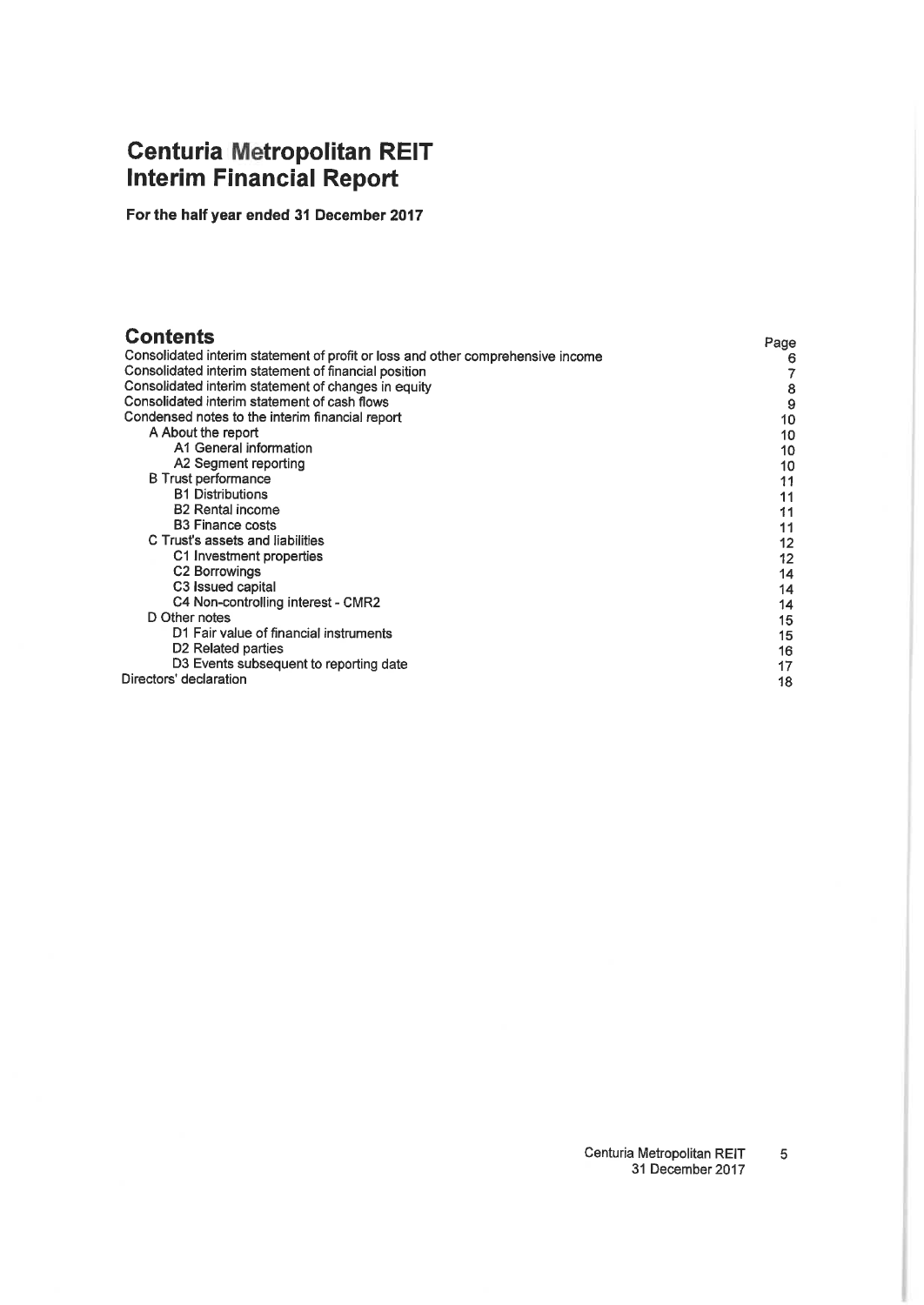## Consolidated interim statement of profit or loss and other comprehensive income

#### For the half year ended 31 December 2017

|                                                                                      | <b>Note</b>                      | \$'000           | 31 December 2017 31 December 2016<br>\$'000 |
|--------------------------------------------------------------------------------------|----------------------------------|------------------|---------------------------------------------|
| <b>Revenue</b>                                                                       |                                  |                  |                                             |
| Rent and recoverable outgoings<br>Total revenue from continuing operations           | <b>B2</b>                        | 36,162<br>36,162 | 20,120<br>20,120                            |
| <b>Other income</b>                                                                  |                                  |                  |                                             |
| Interest income                                                                      |                                  | 96               | 41                                          |
| Net gain on fair value of investment properties                                      | C <sub>1</sub>                   | 18,600           | 14,966                                      |
| (Loss)/gain on fair value of derivative financial instruments                        |                                  | (653)            | 1,574                                       |
| <b>Total other income</b>                                                            |                                  | 18,043           | 16,581                                      |
| Total revenue from continuing operations and other                                   |                                  |                  |                                             |
| income                                                                               |                                  | 54,205           | 36,701                                      |
| <b>Expenses</b>                                                                      |                                  |                  |                                             |
| Rates, taxes and other property outgoings                                            |                                  | 8,132            | 4,162                                       |
| <b>Finance costs</b><br><b>Management fees</b>                                       | B <sub>3</sub><br>D <sub>2</sub> | 4,019            | 2,806                                       |
| Other expenses                                                                       |                                  | 1,959<br>921     | 1,138<br>760                                |
| Loss on fair value of investments in listed trust                                    |                                  |                  | 731                                         |
| Profit from continuing operations for the period                                     |                                  | 39,174           | 27,104                                      |
| Net profit for the period                                                            |                                  | 39,174           | 27,104                                      |
| Total comprehensive income for the period                                            |                                  | 39,174           | 27,104                                      |
| Net profit attributable to:                                                          |                                  |                  |                                             |
| Members of the Parent                                                                |                                  | 39,174           | 14,143                                      |
| Non-controlling interests - CMR2                                                     |                                  |                  | 12,961                                      |
|                                                                                      |                                  | 39,174           | 27,104                                      |
| Total comprehensive income attributable to:                                          |                                  |                  |                                             |
| Members of the Parent                                                                |                                  | 39,174           | 14.143                                      |
| Non-controlling interests - CMR2                                                     |                                  |                  | 12,961                                      |
|                                                                                      |                                  | 39,174           | 27,104                                      |
| <b>Basic and diluted earnings per unit</b>                                           |                                  |                  |                                             |
| Units on issue (cents per unit)                                                      |                                  | 18.41            | 22.70                                       |
| Basic and diluted earnings per parent entity unit<br>Units on issue (cents per unit) |                                  |                  | 11.84                                       |
|                                                                                      |                                  |                  |                                             |

The above consolidated interim statement of profit or loss and other comprehensive income should be read in conjunction with the accompanying notes.

> Centuria Metropolitan REIT  $\bf 6$ 31 December 2017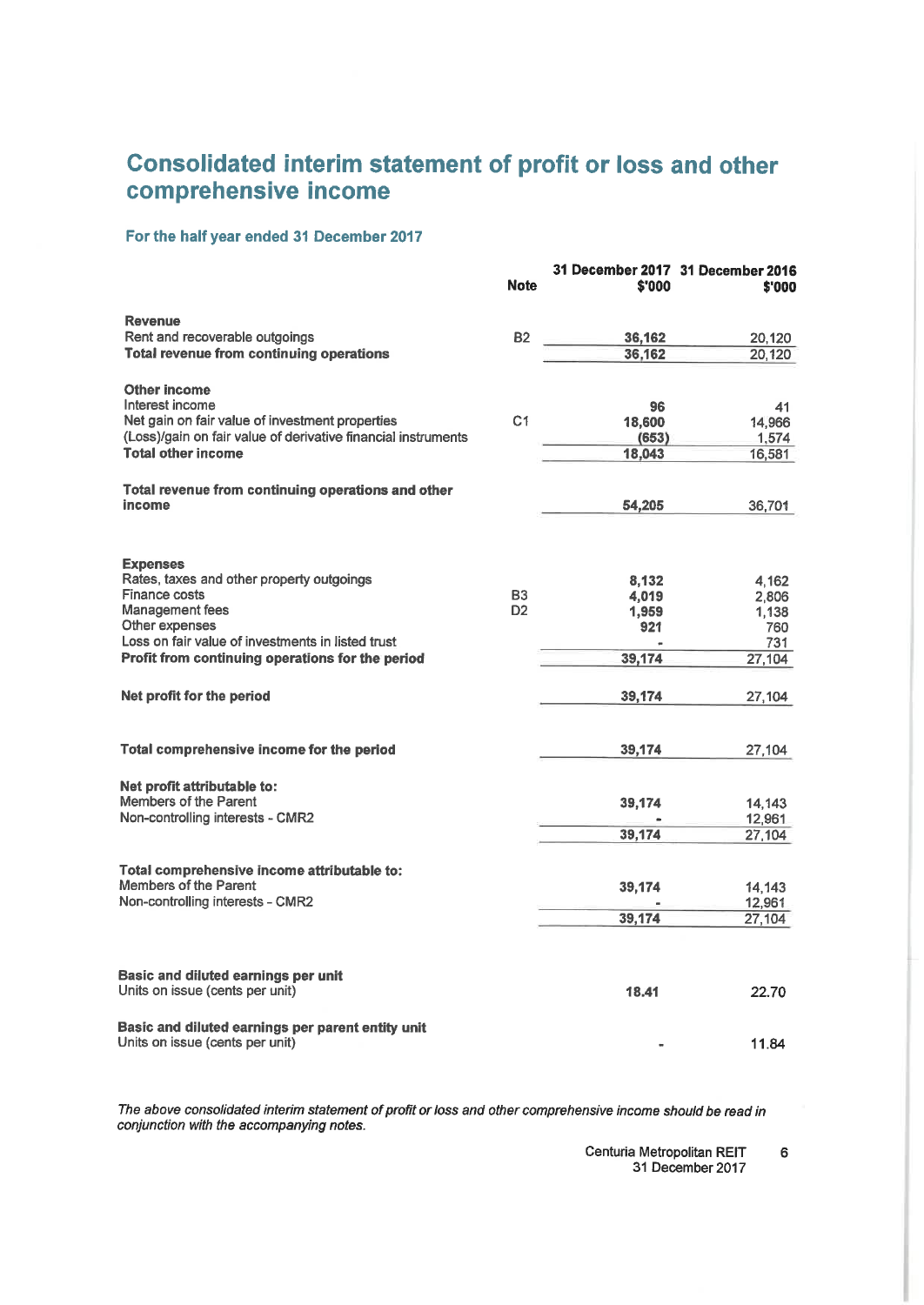## **Consolidated interim statement of financial position**

#### As at 31 December 2017

|                                                              | <b>Note</b>    | 31 December 2017<br>\$'000 | 30 June 2017<br>\$'000 |
|--------------------------------------------------------------|----------------|----------------------------|------------------------|
| <b>Assets</b>                                                |                |                            |                        |
| <b>Current assets</b><br>Cash and cash equivalents           |                |                            |                        |
| Trade and other receivables                                  |                | 46,273<br>5,535            | 8,187<br>1,127         |
| Other assets                                                 |                | 2,912                      | 490                    |
| <b>Total current assets</b>                                  |                | 54,720                     | 9,804                  |
| <b>Non-current assets</b>                                    |                |                            |                        |
| Investment properties                                        | C <sub>1</sub> | 841,441                    | 609,950                |
| Intangibles                                                  |                | 6,356                      | 6,356                  |
| Other non-current assets                                     |                |                            | 2,912                  |
| <b>Total non-current assets</b>                              |                | 847,797                    | 619,218                |
| <b>Total assets</b>                                          |                | 902,517                    | 629,022                |
| <b>Liabilities</b>                                           |                |                            |                        |
| <b>Current liabilities</b>                                   |                |                            |                        |
| Trade and other payables<br>Derivative financial instruments |                | 20,887                     | 18,753                 |
| <b>Total current liabilities</b>                             |                | 20,887                     | 1,988<br>20,741        |
|                                                              |                |                            |                        |
| <b>Non-current liabilities</b><br><b>Borrowings</b>          | C <sub>2</sub> | 295,793                    | 187,742                |
| Derivative financial instruments                             |                | 434                        |                        |
| <b>Total non-current liabilities</b>                         |                | 296,227                    | 187,742                |
|                                                              |                |                            |                        |
| <b>Total liabilities</b>                                     |                | 317,114                    | 208,483                |
| <b>Net assets</b>                                            |                | 585,403                    | 420,539                |
| <b>Equity</b>                                                |                |                            |                        |
| <b>Issued capital</b>                                        | C <sub>3</sub> | 544,095                    | 397,637                |
| Retained earnings                                            |                | 41,308                     | 22,902                 |
|                                                              |                |                            |                        |
| <b>Total equity</b>                                          |                | 585,403                    | 420,539                |

The above consolidated interim statement of financial position should be read in conjunction with the accompanying notes.

> Centuria Metropolitan REIT  $\overline{7}$ 31 December 2017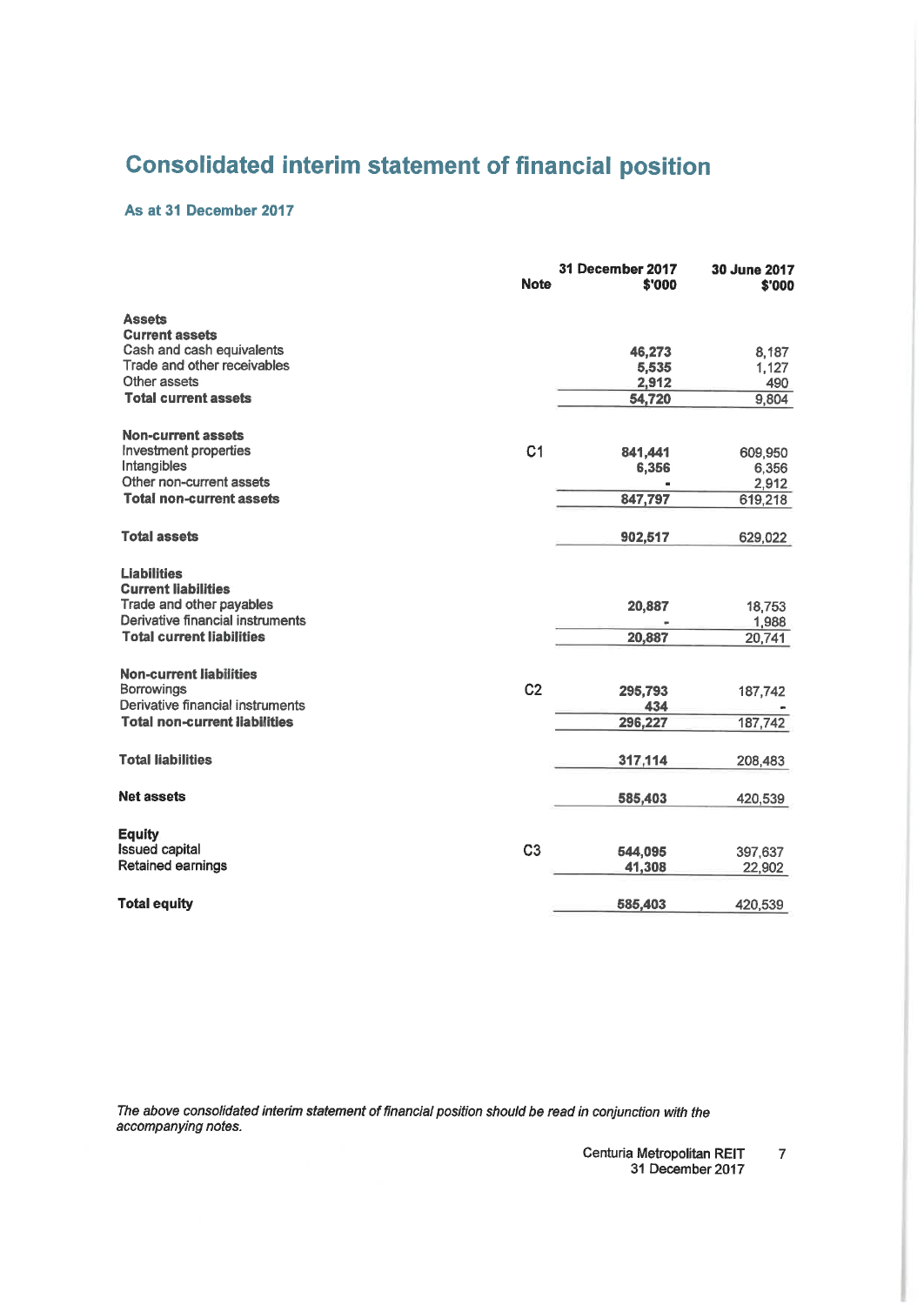## **Consolidated interim statement of changes in equity**

#### For the half year ended 31 December 2017

|                                                                      | <b>Note</b>    | <b>Issued capital</b><br>\$'000 | <b>Retained</b><br>earnings<br>\$'000 | Non-<br>controlling<br><b>interests</b><br>\$'000 | <b>Total</b><br>equity<br>\$'000 |
|----------------------------------------------------------------------|----------------|---------------------------------|---------------------------------------|---------------------------------------------------|----------------------------------|
| Balance at 1 July 2016                                               |                | 129,328                         | 11,564                                | 119,250                                           | 260,142                          |
| Net profit for the period<br>Other comprehensive income              |                |                                 | 14.143                                | 12,961                                            | 27,104                           |
| Total comprehensive income for the period                            |                |                                 | 14,143                                | 12,961                                            | 27,104                           |
| Dividends provided for or paid<br><b>Balance at 31 December 2016</b> |                | 129,328                         | (5, 522)<br>20,185                    | (4,926)<br>127,285                                | (10, 448)<br>276,798             |
| <b>Balance at 1 July 2017</b>                                        |                | 397.637                         | 22,902                                |                                                   | 420,539                          |
| Net profit for the period                                            |                |                                 | 39,174                                |                                                   | 39,174                           |
| Total comprehensive income for the period                            |                | $\blacksquare$                  | 39,174                                | ٠                                                 | 39,174                           |
| Units issued<br>Dividend reinvestment plan ('DRP')                   | C <sub>3</sub> | 150,450<br>957                  |                                       |                                                   | 150,450<br>957                   |
| Equity raising costs                                                 | C <sub>3</sub> | (4,949)                         |                                       |                                                   | (4,949)                          |
| Dividends provided for or paid<br><b>Balance at 31 December 2017</b> |                | 544,095                         | (20, 768)<br>41,308                   | ۰<br>٠                                            | (20, 768)<br>585,403             |
|                                                                      |                |                                 |                                       |                                                   |                                  |

The above consolidated interim statement of changes in equity should be read in conjunction with the accompanying notes.

Centuria Metropolitan REIT 31 December 2017

 $\bf{8}$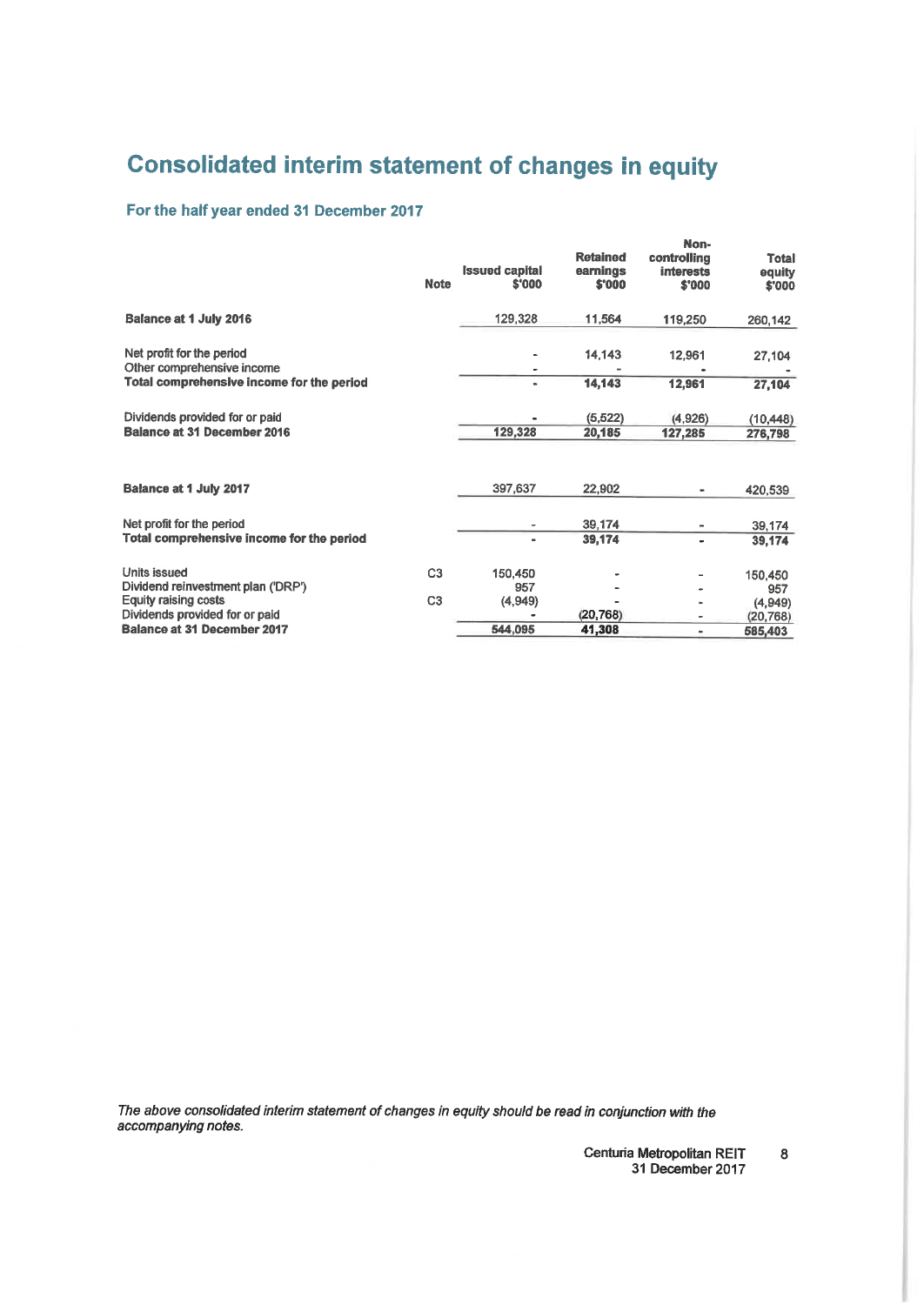## **Consolidated interim statement of cash flows**

#### For the half year ended 31 December 2017

|                                                               | <b>Note</b> | \$'000     | 31 December 2017 31 December 2016<br>\$'000 |
|---------------------------------------------------------------|-------------|------------|---------------------------------------------|
| <b>Cash flows from operating activities</b>                   |             |            |                                             |
| Receipts from customers                                       |             | 35,410     | 19,745                                      |
| <b>Payments to suppliers</b>                                  |             | (13, 754)  | (7,700)                                     |
| <b>Interest received</b>                                      |             | 96         | 41                                          |
| Interest paid                                                 |             | (6,431)    | (2,632)                                     |
| Distributions received                                        |             |            | 173                                         |
| Net cash generated by operating activities                    |             | 15,321     | 9,627                                       |
| <b>Cash flows from investing activities</b>                   |             |            |                                             |
| Net proceeds from sale of investment properties               |             | 10,009     | 11,202                                      |
| Payments for investment properties                            |             | (223.959)  | (4,011)                                     |
| Payments for investments held at fair value through profit or |             |            |                                             |
| loss                                                          |             |            | (89)                                        |
| Net cash (used in)/generated by investing activities          |             | (213, 950) | 7,102                                       |
| <b>Cash flows from financing activities</b>                   |             |            |                                             |
| <b>Distribution paid</b>                                      |             | (16, 581)  | (10, 299)                                   |
| Proceeds from borrowings                                      |             | 143,027    | 2,000                                       |
| Repayment of borrowings                                       |             | (35,000)   | (4,027)                                     |
| Payments to procure borrowings                                |             | (232)      | (661)                                       |
| Proceeds from issue of units                                  |             | 150,450    |                                             |
| Eauity issue costs                                            |             | (4, 949)   |                                             |
| Net cash generated by/(used in) financing activities          |             | 236,715    | (12, 987)                                   |
| Net increase in cash and cash equivalents                     |             | 38.086     | 3,742                                       |
| Cash and cash equivalents at beginning of the period          |             | 8,187      | 4,911                                       |
| Cash and cash equivalents at end of period                    |             | 46,273     | 8.653                                       |

The above consolidated interim statement of cash flows should be read in conjunction with the accompanying notes.

> Centuria Metropolitan REIT  $\overline{9}$ 31 December 2017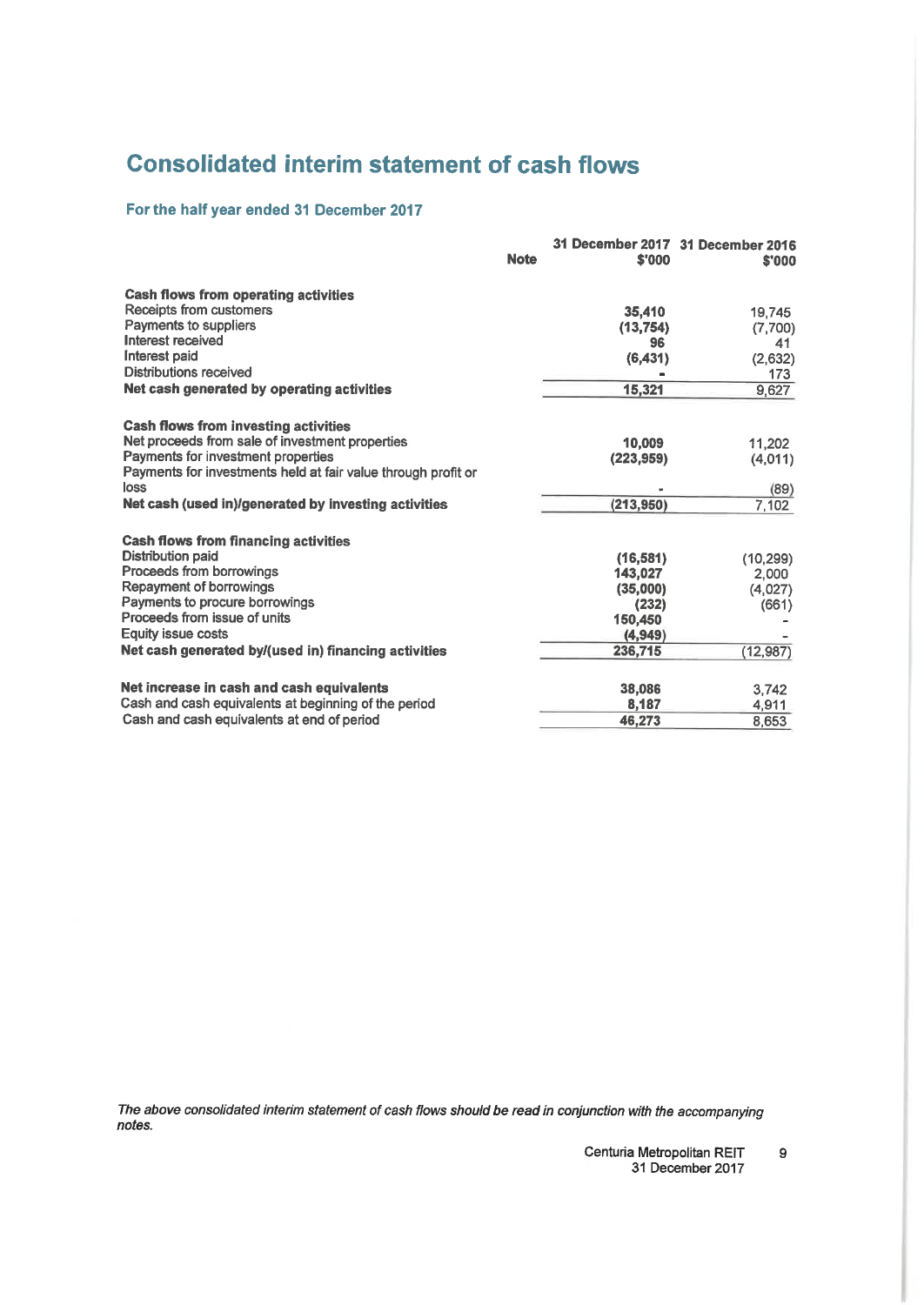## Condensed notes to the interim financial report

#### For the half year ended 31 December 2017

#### A About the report

#### **A1 General information**

Centuria Metropolitan REIT is a registered managed investment scheme under the Corporations Act 2001 and is domiciled in Australia. The principal activity of the Trust is disclosed in the Directors' report.

#### **Statement of compliance**

The interim financial report is a general purpose financial report which have been prepared in accordance with AASB 134: Interim Financial Reporting and the Corporations Act 2001.

The interim financial report does not include all of the notes and information required for the annual financial report and should be read in conjunction with the annual financial report for the year ended 30 June 2017.

For the purposes of preparing the interim financial report, the Trust is a for profit entity.

The interim financial report was authorised for issue in accordance with a resolution of the board of directors of Centuria Property Funds Limited, the Responsible Entity, on 8 February 2018.

#### **Basis of preparation**

The interim financial report have been prepared on the basis of historical cost, except for certain non-current assets and financial instruments that are measured at fair value. Historical cost is generally based on the fair value of the consideration given in exchange of assets.

#### Going concern

The interim financial report has been prepared on a going concern basis, which assumes continuity of normal business activities and the realisation of assets and the settlement of liabilities in the ordinary course of business.

The principal accounting policies adopted in the preparation of the interim financial report are consistent with those of the previous financial year and corresponding interim reporting period.

#### **Rounding of amounts**

The Trust is an entity of the kind referred to in ASIC Corporations (Rounding in Financials/Directors' Reports) Instrument 2016/191 and in accordance with that Instrument amounts in the Directors' report and the interim financial report are rounded off to the nearest thousand dollars, unless otherwise indicated.

#### **Functional and presentation currency**

The interim financial report is presented in Australian dollars, which is the Trust's functional currency.

#### **Additional information**

The registered office and principal place of business of the Trust and the Responsible Entity are as follows:

**Realstered office:** Suite 39.01, Level 39, 100 Miller Street **NORTH SYDNEY NSW 2060** 

**Principal place of business:** Suite 39.01, Level 39, 100 Miller Street **NORTH SYDNEY NSW 2060** 

#### **A2 Segment reporting**

The Trust operates in one segment, being investments in Australian industrial, metropolitan and business park office property. The Trust has determined its one operating segment based on the internal information that is provided to the chief operating decision maker and which is used in making strategic decisions. The Responsible Entity has been identified as the Trust's chief operating decision maker.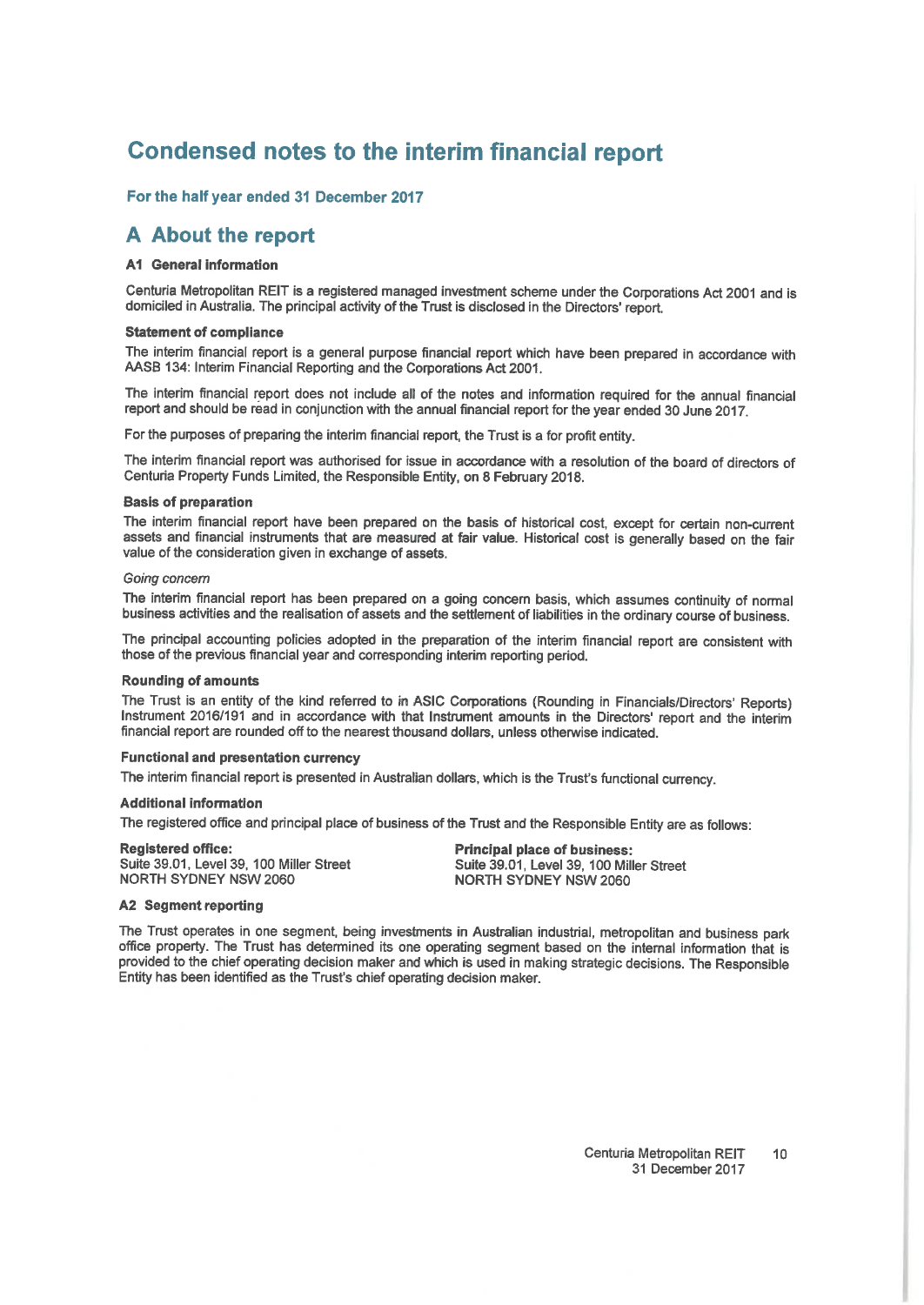## **B** Trust performance

#### **B1 Distributions**

|                   |                       | 31 December 2017 |                       | 31 December 2016 |
|-------------------|-----------------------|------------------|-----------------------|------------------|
|                   | <b>Cents per unit</b> | \$'000           | <b>Cents per unit</b> | \$'000           |
| September quarter | 4.52                  | 9.807            | 4.37                  | 5.224            |
| December quarter  | 4.53                  | 10.961           | 4.38                  | 5.224            |
|                   | 9.05                  | 20.768           | 8.75                  | 10.448           |

Key dates in connection with the December quarter distribution are:

| Event                     | <b>Date</b> |
|---------------------------|-------------|
| Ex-distribution date      | 28 Dec 2017 |
| Record date               | 29 Dec 2017 |
| Distribution payment date | 31 Jan 2018 |

#### **B2** Rental income

|                                                                    | 31 December 2017 31 December 2016<br>\$'000 | \$'000       |
|--------------------------------------------------------------------|---------------------------------------------|--------------|
| Rent and recoverable outgoings<br>Straight-lining of lease revenue | 33.503<br>2.659                             | 20,032<br>88 |
|                                                                    | 36,162                                      | 20,120       |

#### **B3** Finance costs

Finance costs include interest expense and amortised borrowing costs. Interest expense is recognised in profit or loss as it accrues. Finance costs are recognised using the effective interest rate applicable to the financial liability.

|       | \$'000 |
|-------|--------|
| 3,764 | 2.654  |
| 255   | 152    |
| 4.019 | 2,806  |
|       | \$'000 |

#### Centuria Metropolitan REIT  $11$ 31 December 2017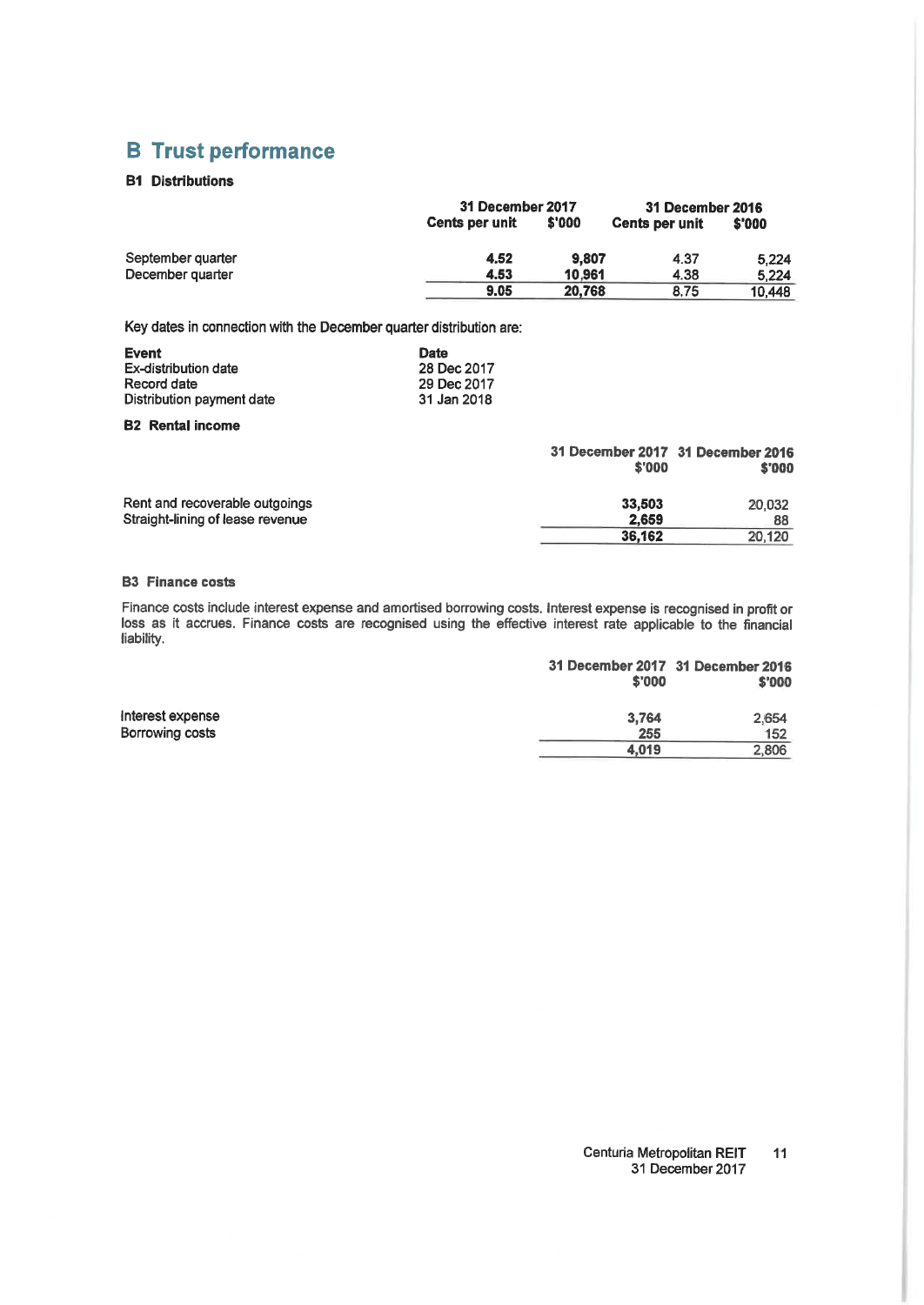## **C** Trust's assets and liabilities

#### C1 Investment properties

|                                                                | 31 December 2017<br>\$'000 | 30 June 2017<br>\$'000 |
|----------------------------------------------------------------|----------------------------|------------------------|
| Opening balance                                                | 609,950                    | 398,730                |
| Properties acquired on Centuria Urban REIT ('CUA') acquisition |                            | 213,000                |
| Acquisitions of investment properties                          | 215,913                    |                        |
| Capital improvements and associated costs                      | 4.112                      | 5,119                  |
| <b>Total purchase costs</b>                                    | 220.025                    | 218,119                |
| Gain on fair value                                             | 18,600                     | 17,180                 |
| Change in deferred rent and lease incentives                   | 3.049                      | 428                    |
| Disposed deferred rent and lease incentives                    | (63)                       | 938                    |
| Change in capitalised leasing fees                             | 270                        | 545                    |
| Disposals at fair value                                        | (10, 390)                  | (26,000)               |
| Disposal costs                                                 |                            | 10                     |
| Closing gross balance                                          | 841,441                    | 609,950                |
| Closing balance <sup>^</sup>                                   | 841,441                    | 609.950                |

^ The carrying amount of investment properties includes components related to deferred rent, capitalised lease incentives and leasing fees amounting to \$12.4 million (2017: \$9.1 million).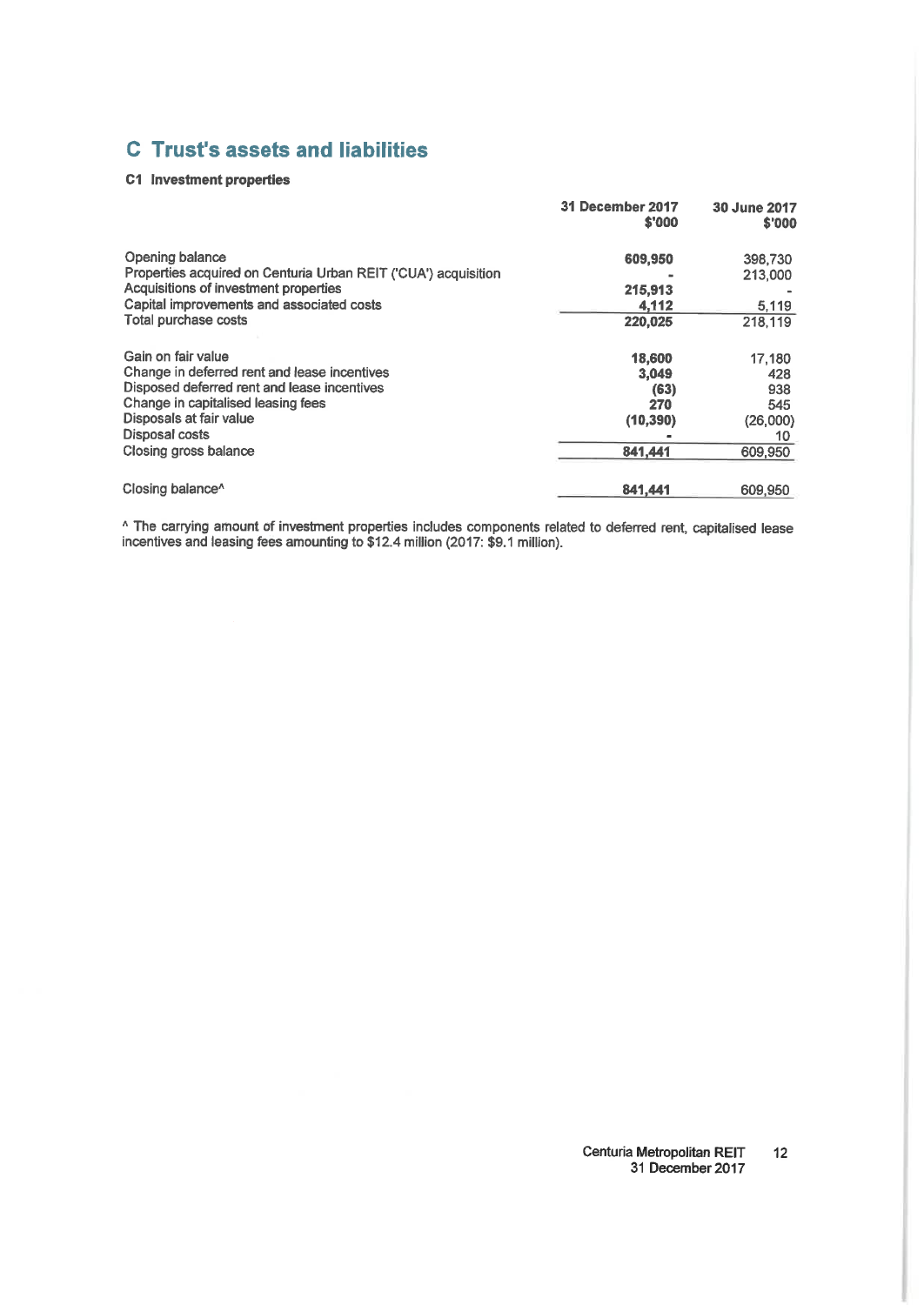C1 Investment properties (continued)

|                                          | Fair value                                                                                                                       |                       | Capitalisation rate     |                                           | Discount rate     |                                  |                       |                                              |
|------------------------------------------|----------------------------------------------------------------------------------------------------------------------------------|-----------------------|-------------------------|-------------------------------------------|-------------------|----------------------------------|-----------------------|----------------------------------------------|
| Property                                 | 2017<br>\$'000<br>31 Dec                                                                                                         | 30 Jun 2017<br>000.\$ | 31 Dec 2017<br>న        | 30 Jun 2017<br>శ                          | 31 Dec 2017<br>ೢೕ | 30 Jun 2017<br>వి                | Valuer<br>31 Dec 2017 | <b>Last</b><br>Independent<br>valuation date |
| 3 Carlingford Rd, Epping NSW             | <b>300</b><br>ಔ                                                                                                                  | 8                     | 6.25%                   | 6.25%                                     | 6.25%             | <b>NoO'L</b>                     |                       |                                              |
| 44 Hampden Rd, Artarmon NSW              |                                                                                                                                  |                       |                         |                                           |                   |                                  | <b>Jirector</b>       | <b>Nov 2017</b>                              |
|                                          |                                                                                                                                  | 9,000                 |                         | 8.00%                                     | ళ్                |                                  | <b>Director</b>       |                                              |
| 1 Richmond Rd, Keswick SA                |                                                                                                                                  |                       | 8.00%                   | 8.50%                                     | 8.00%             | 8.75%<br>8.75%                   | <b>Director</b>       | 2016<br>View<br>Nov                          |
| 9 Help St, Chatswood NSW                 |                                                                                                                                  |                       |                         | 6.50%                                     |                   |                                  | Director              |                                              |
| 555 Coronation Dr. Brisbane QLD          | 325                                                                                                                              |                       | 6.50%<br>7.75%<br>6.50% | 8.00%                                     | 7.50%<br>8.00%    |                                  | Director              |                                              |
| 149 Kerry Rd, Archerfield QLD            |                                                                                                                                  |                       |                         | 7.25%                                     |                   |                                  | Director              |                                              |
| 13 Ferndell St, Granville NSW            |                                                                                                                                  |                       |                         |                                           | 7.50%<br>8.25%    | 7.50%<br>8.75%<br>8.25%<br>8.75% | Director              |                                              |
| 35 Robina Town Ctr Dr, Robina QLD        | ង ម៉ូ ដែល ដូច ទី ដំ ដូ ដូច ដូច ដូច ដូច ដូច ដូច ដូច<br>ទី ១ ដូច ទី ទី ទី ទី ដូច ម៉ូ ម៉ូ ម៉ូ ទី ដូច ដូច ដូច ដូច ដូច<br><b>5825</b> |                       | 7.00%<br>7.13%<br>8.00% | 7.50%<br>7.25%<br>7.75%<br>7.00%<br>7.00% |                   | 8.25%                            | Director              |                                              |
| 54 Marcus Clarke St, Canberra ACT        |                                                                                                                                  | 18,250                |                         |                                           |                   | 9.00%                            | Director              |                                              |
| 60 Marcus Clarke St, Canberra ACT        |                                                                                                                                  | 56,000<br>19,500      |                         |                                           |                   |                                  | Director              |                                              |
| 31-139 Grenfell St, Adelaide SA          |                                                                                                                                  |                       |                         |                                           |                   |                                  | Director              |                                              |
| 203 Pacific Hwy, St Leonards NSW*        | <b>22</b>                                                                                                                        | 47,500<br>74,500      |                         |                                           |                   |                                  |                       |                                              |
| 438-517 Kingsford Smith Dr, Hamilton QLD |                                                                                                                                  |                       |                         | $00\%$                                    |                   | 8.00%<br>8.75%<br>7.50%<br>8.00% | Director<br>Director  |                                              |
| 54 Melbourne St, South Brisbane QLD      | <b>22355</b>                                                                                                                     | 77,500<br>61,000      |                         | * * * * * *<br>0025<br>0.25 * * * *       |                   | 7.75%                            | Director              |                                              |
| 567 Swan St, Richmond VIC                |                                                                                                                                  |                       |                         |                                           |                   |                                  | Director              |                                              |
| 46 Colin St. Perth WA^                   |                                                                                                                                  |                       |                         |                                           |                   |                                  | Director              |                                              |
| 144 Stirling St, Perth WA                |                                                                                                                                  |                       |                         |                                           | 7,00%             | *****<br>^<br>^                  | <b>Director</b>       |                                              |
| 77 Market St, Wollongong NSW             | ္က                                                                                                                               |                       |                         |                                           | 8.25%             |                                  | Director              | 2017<br>Sep:                                 |
| 201 Pacific Hwy, St Leonards NSW*        | $\mathbf{r}$                                                                                                                     |                       | <b>190%</b>             |                                           | 7.50%             |                                  | <b>Director</b>       | 2017<br>$\frac{1}{2}$                        |
|                                          | 441<br>841                                                                                                                       | 609,950               |                         |                                           |                   |                                  |                       |                                              |
|                                          |                                                                                                                                  |                       |                         |                                           |                   |                                  |                       |                                              |

\* The Trust owns 50% of 201 and 203 Pacific Highway, St Leonards NSW.<br>^ The Trust holds a leasehold interest in 44 Hampden Road, Artarmon NSW, 46 Colin Street, Perth WA and 203 Pacific Highway, St Leonards NSW.

During the period, the Trust acquired 46 Colin Street, Perth WA, 144 Stirling St, Perth WA, 77 Market Street, Wollongong NSW and 50% of 201 Pacific Highway, St Leonards<br>NSW. In addition, the Trust disposed of 44 Hampden Ro

The Trust's weighted average capitalisation rate for the year is 6.89% (2017: 7.19%).

<u>ო</u> Centuria Metropolitan REIT<br>31 December 2017

Trust's assets and liabilities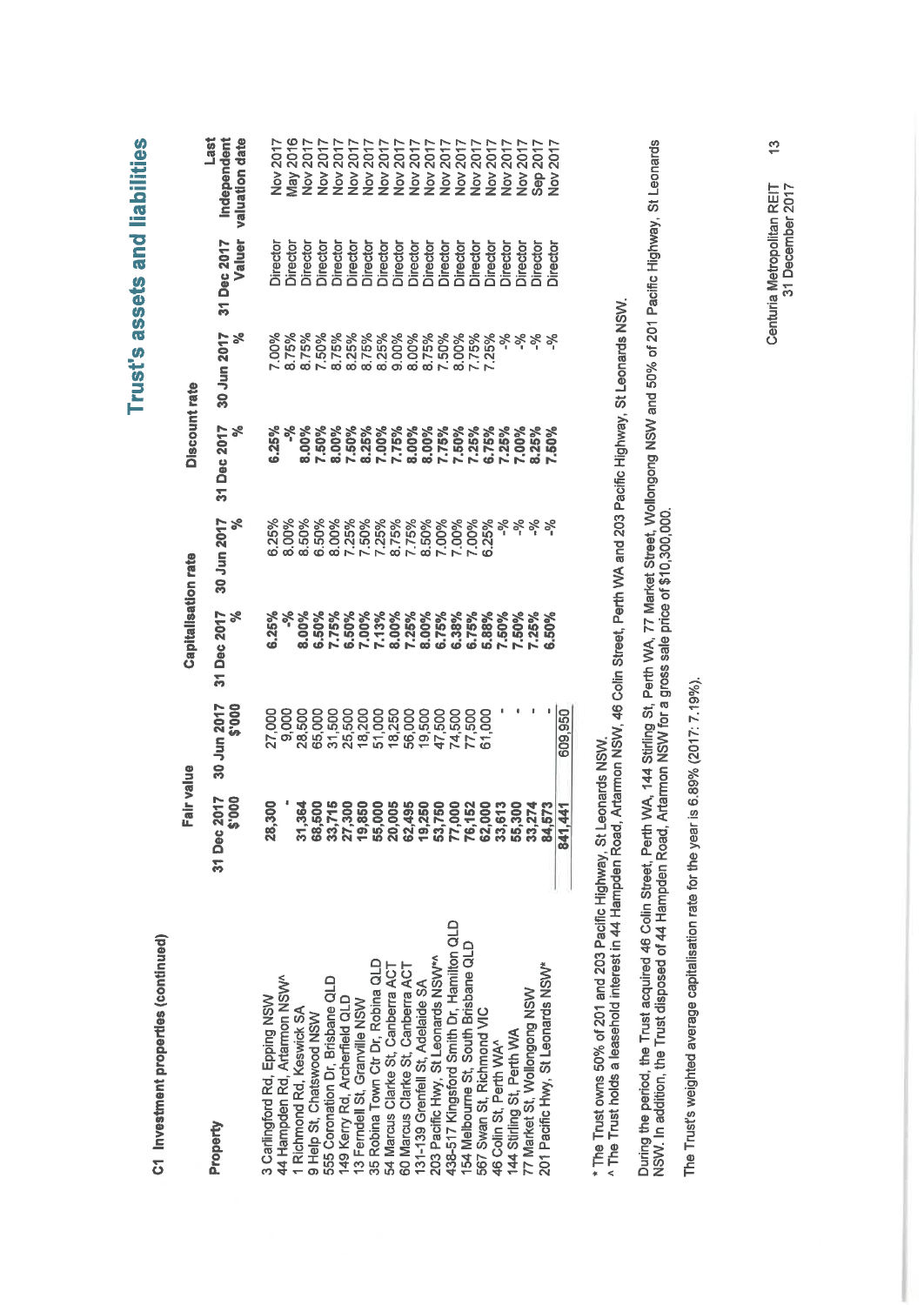## **Trust's assets and liabilities**

#### **C2 Borrowings**

|                 | 31 December 2017<br>\$'000 | 30 June 2017<br>\$'000 |
|-----------------|----------------------------|------------------------|
| Non-current     |                            |                        |
| Secured loan    | 297,553                    | 189,526                |
| Borrowing costs | (1,760)                    | (1.784)                |
|                 | 295.793                    | 187.742                |

As at 31 December 2017, the Trust had \$160 million (2017: \$84 million) of interest rate swaps hedged against its drawn debt.

The facilities are secured by first mortgages over the Trust's investment properties and a first ranking fixed and floating charge over all assets of the Trust.

The secured loan has covenants in relation to Loan to Value Ratio ('LVR') and Interest Coverage Ratio ('ICR') which the Trust has complied with during the period.

**C3** Issued capital

|                                                                     | 31 December 2017  |                | 30 June 2017 |         |
|---------------------------------------------------------------------|-------------------|----------------|--------------|---------|
|                                                                     | <b>Units '000</b> | \$'000         | Units '000   | \$'000  |
| <b>Opening balance</b><br>Centuria Metropolitan REIT No. 2 ('CMR2') | 178.241           | 397,637        | 119,407      | 129,328 |
| applications - 22 Mar 2017                                          | m.                | ۰              | 95.526       | 124.704 |
| Consolidation - 22 Mar 2017                                         | $\blacksquare$    | $\blacksquare$ | (95, 526)    |         |
| CUA unitholder applications - 29 Jun 2017                           | -                 | $\blacksquare$ | 58.834       | 144.142 |
| Units issued                                                        | 63,594            | 150,450        |              |         |
| Distributions reinvested                                            | 402               | 957            |              |         |
| Equity raising costs                                                |                   | (4, 949)       |              | (537)   |
| <b>Closing balance</b>                                              | 242,237           | 544,095        | 178.241      | 397,637 |

All units in the Trust are of the same class and carry equal rights to capital and income distributions.

#### C4 Non-controlling interest - CMR2

|                                            | 31 December 2017 |        | 30 June 2017   |            |            |
|--------------------------------------------|------------------|--------|----------------|------------|------------|
|                                            | Units '000       | \$'000 |                | Units '000 | \$'000     |
| <b>Opening balance</b>                     | $\sim$           |        | $\sim$         | 119.407    | 119,250    |
| Redemptions - 22 Mar 2017                  |                  |        | $\blacksquare$ | (119, 407) | (124, 704) |
| Distributions to members of CMR2           | -                |        | $\equiv$       |            | (4,926)    |
| Net profit attributable to members of CMR2 |                  |        |                |            | 10,380     |
| <b>Closing balance</b>                     | $\blacksquare$   |        |                |            |            |

On 22 March 2017, the units in Centuria Metropolitan REIT No. 1 ('CMR1') were unstapled to the units in CMR2 and CMR1 acquired 100% of the units in CMR2. Accordingly, there is no non-controlling interest of the Trust following this date.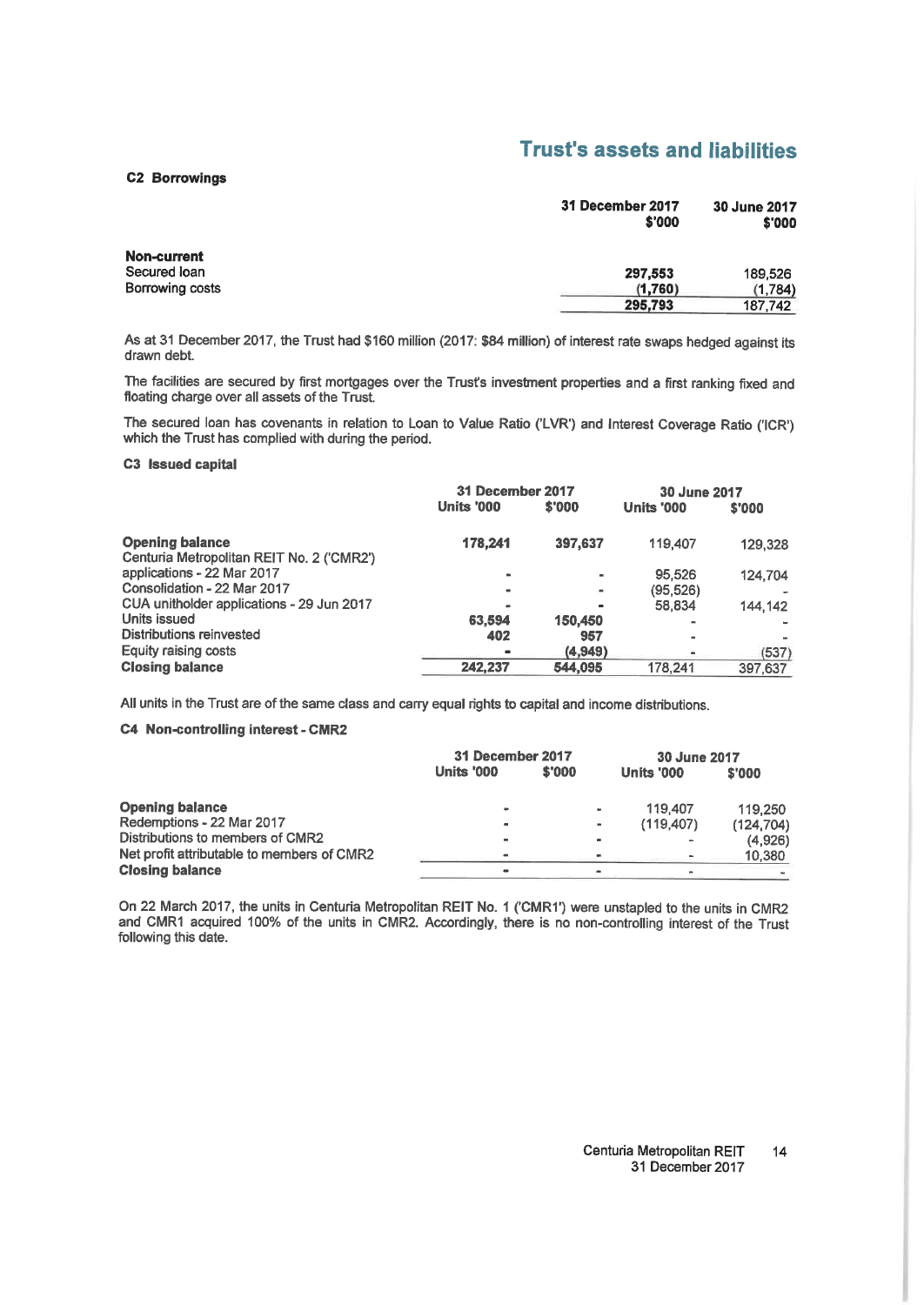### D Other notes

#### D1 Fair value of financial instruments

The fair values of financial assets and financial liabilities, together with the carrying amounts in the consolidated interim statement of financial position are as follows:

|                                                                                                                                                                  | <b>Measurement</b>                                                  | Fair value<br>hierarchy                                | Carrying<br>amount<br>\$'000          | Fair value<br>\$'000                  |
|------------------------------------------------------------------------------------------------------------------------------------------------------------------|---------------------------------------------------------------------|--------------------------------------------------------|---------------------------------------|---------------------------------------|
| 31 December 2017<br><b>Financial liabilities</b><br>Payables (excluding non-financial payables)<br>Borrowings (excluding borrowing costs)<br>Interest rate swaps | <b>Amortised Cost</b><br><b>Amortised Cost</b><br><b>Fair Value</b> | Not applicable<br>Not applicable<br>Level <sub>2</sub> | 15,477<br>297.553<br>434              | 15,477<br>297,553<br>434              |
|                                                                                                                                                                  |                                                                     |                                                        | 313,464                               | 313,464                               |
| 30 June 2017<br><b>Financial liabilities</b><br>Payables (excluding non-financial payables)<br>Borrowings (excluding borrowing costs)<br>Interest rate swaps     | <b>Amortised Cost</b><br><b>Amortised Cost</b><br><b>Fair Value</b> | Not applicable<br>Not applicable<br>Level <sub>2</sub> | 11,779<br>189,526<br>1.988<br>203.293 | 11,779<br>189,526<br>1,988<br>203.293 |

The directors of the Responsible Entity consider that the carrying amount of the financial assets and financial liabilities recorded at amortised cost in the financial report approximates their fair value.

#### **Valuation techniques**

The fair value of financial assets and financial liabilities are determined as follows:

The fair value of interest rate swaps are determined using a discounted cash flow analysis. The future cash flows are estimated based on forward interest rates (from observable vield curves at the end of the reporting period) and contracted interest rates, discounted at a rate that reflects the credit risk of various counterparties.

The Trust classifies fair value measurements using a fair value hierarchy that reflects the subjectivity of the inputs used in making the measurements. The fair value hierarchy has the following levels:

- Level 1: derived from quoted prices (unadjusted) in active markets for identical assets or liabilities that the Trust can access at the measurement date.
- Level 2: derived from inputs other than quoted prices included within Level 1 that are observable for the asset or liability, either directly (i.e. as prices) or indirectly (i.e. derived from prices).
- Level 3: derived from valuation techniques that include inputs for the asset or liability that are not based on observable market data (unobservable inputs).

The level in the fair value hierarchy within which the fair value measurement is categorised in its entirety is determined on the basis of the lowest level input that is significant to the fair value measurement in its entirety. For this purpose, the significance of an input is assessed against the fair value measurement in its entirety. If a fair value measurement uses observable inputs that require significant adjustment based on unobservable inputs, that measurement is a level 3 measurement. Assessing the significance of a particular input to the fair value measurement in its entirety requires judgement, considering factors specific to the asset or liability.

The determination of what constitutes 'observable' requires significant judgement by the Responsible Entity. The Responsible Entity considers observable data to be that market data that is readily available, reqularly distributed or updated, reliable and verifiable, not proprietary, and provided by independent sources that are actively involved in the relevant market.

#### **Fair value hierarchy**

The following table sets out the Trust's financial assets and liabilities (by class) measured at fair value according to the fair value hierarchy:

> Centuria Metropolitan REIT 15 31 December 2017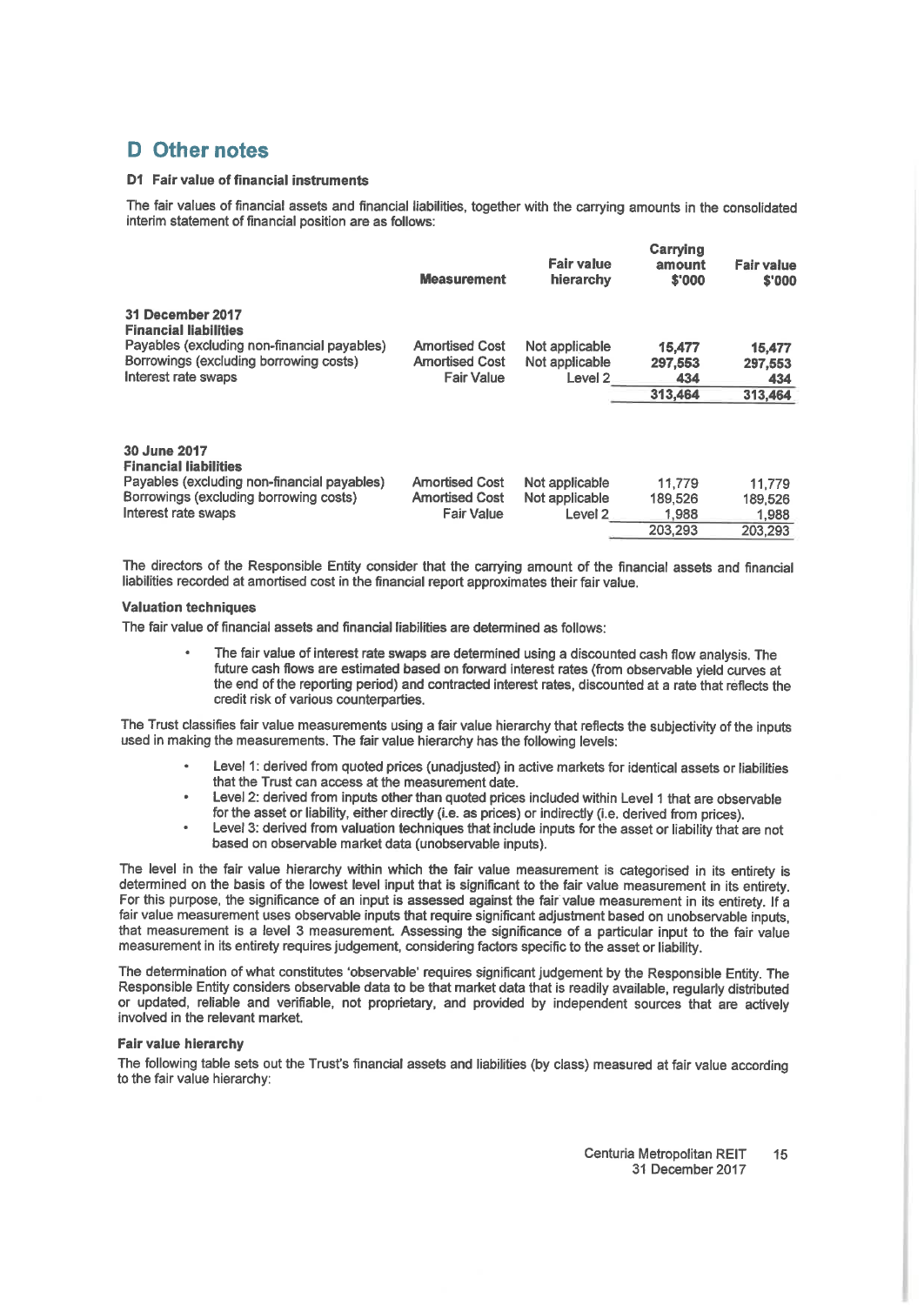#### Other notes

#### D1 Fair value of financial instruments (continued)

#### **Fair value hierarchy (continued)**

|                                                                                            | <b>Total</b><br>\$'000 | Level 1<br>\$'000 | Level 2<br>\$'000 | Level 3<br>\$'000 |
|--------------------------------------------------------------------------------------------|------------------------|-------------------|-------------------|-------------------|
| 31 December 2017<br><b>Financial liabilities held at fair value</b><br>Interest rate swaps | 434                    |                   | 434               |                   |
| 30 June 2017<br>Financial liabilities held at fair value<br>Interest rate swaps            | 1,988                  |                   | 1,988             |                   |

There were no transfers between Level 1 and Level 2 during the period.

The Responsible Entity obtains independent valuations to measure the fair value of financial instruments at each reporting date. The Responsible Entity assesses and documents the evidence obtained from the third parties to support the conclusion that such valuations meet the requirements of International Financial Reporting Standards, including the level in the fair value hierarchy that the resulting fair value estimate should be classified.

#### **D2** Related parties

#### Key management personnel

The Trust does not employ personnel in its own right. However it is required to have an incorporated Responsible Entity to manage the activities of the Trust and this is considered the key management personnel. The directors of the Responsible Entity are key management personnel.

No compensation is paid directly by the Trust to any key management personnel of the Responsible Entity.

#### Key management personnel loan disclosures

The Trust has not made, guaranteed or secured, directly or indirectly, any loans to the key management personnel or their personally related entities at any time during the reporting period.

#### Responsible entity fees and other transactions

The Responsible Entity is entitled to a management fee which is calculated at 0.55% of the gross value of assets held plus GST, in accordance with the Trust's constitution.

Custodian fees are paid to the custodians. Custodian fee paid to Centuria Property Funds No. 2 Limited are calculated in relation to some of the Trust's assets and in accordance with the constitution at a rate of 0.05% of the Fund's gross assets.

At reporting date an amount of \$217,651 (2017: \$247,384) owing to the Responsible Entity was included in trade and other payables. The payables are non-interest bearing with payment terms and conditions consistent with normal commercial practices.

The following fees were paid and/or payable to the Responsible Entity and its related parties during the period:

|                                 | 31 December 2017 31 December 2016 |       |
|---------------------------------|-----------------------------------|-------|
| <b>Management fees</b>          | 1,959                             | 1.138 |
| Property management fees        | 472                               | 310   |
| Leasing fees                    | 360                               | 47    |
| Project management fees         | 250                               |       |
| Due diligence acquisition fees  | 100                               |       |
| Custodian fees                  | 64                                |       |
| <b>Facility management fees</b> | 23                                |       |
| Other professional fees         |                                   |       |
|                                 | 3,228                             | 1.496 |

Centuria Metropolitan REIT 16 31 December 2017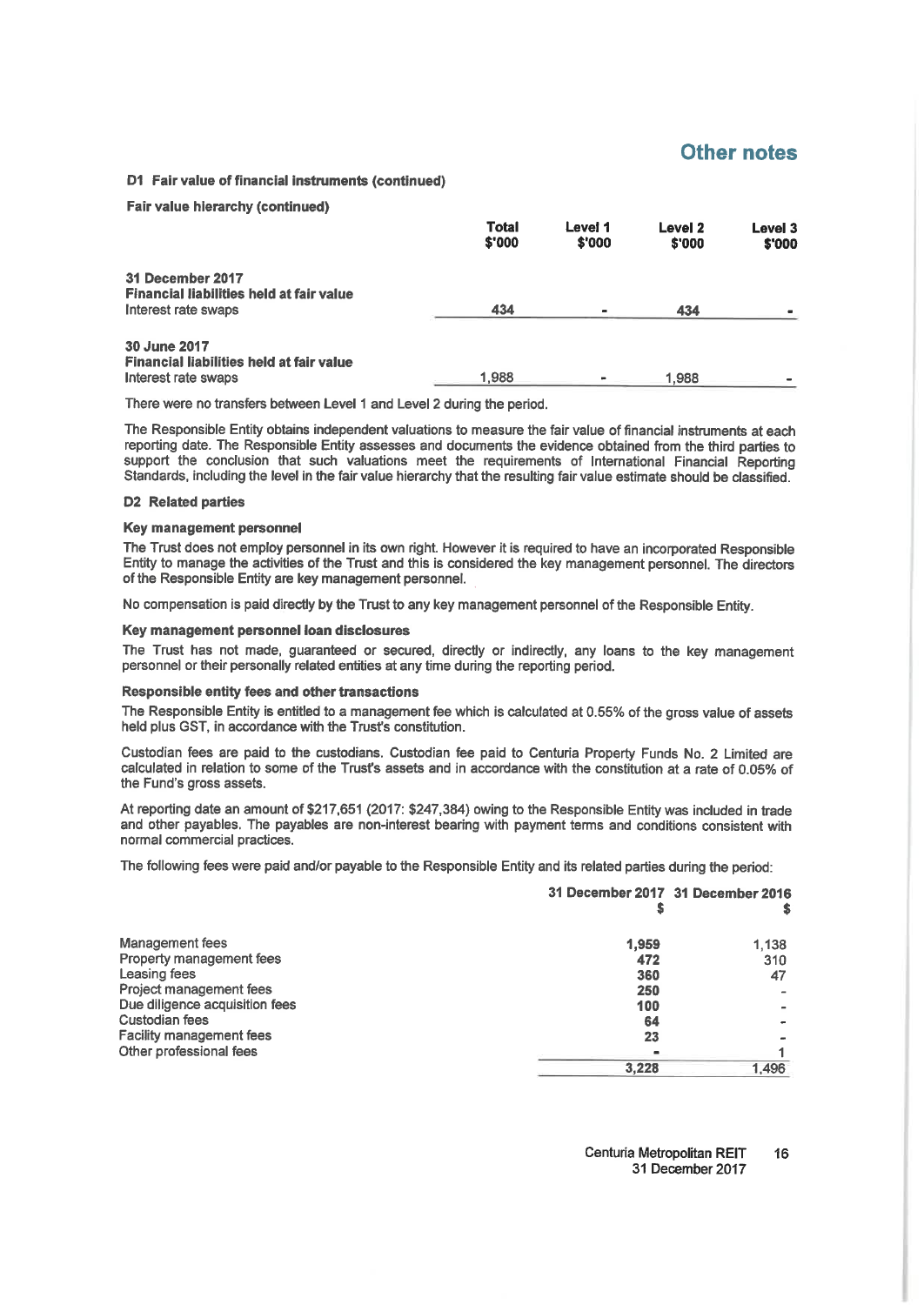### **Other notes**

 $0.06%$ 0.17% 0.05% 0.02%

#### D2 Related parties (continued)

#### Responsible entity fees and other transactions (continued)

All transactions with related parties are conducted on normal commercial terms and conditions. From time to time Centuria Property Funds Limited, its directors or its director-related entities may buy or sell units in the Trust. These transactions are on the same terms and conditions as those entered into by other Trust investors.

#### Units in the Trust held by related parties

At 31 December 2017, the following related parties of the Responsible Entity hold units in the Trust:

|                                              | <b>Closing units</b><br>held | <b>Closing</b><br>interest held |
|----------------------------------------------|------------------------------|---------------------------------|
| 31 December 2017                             |                              |                                 |
| Centuria Capital No. 2 Office Fund           | 22,262,000                   | 9.19%                           |
| Over Fifty Guardian Friendly Society Limited | 14,862,000                   | 6.14%                           |
| Centuria Growth Bond Fund                    | 6,307,000                    | 2.60%                           |
| Centuria Capital No. 2 Fund                  | 4,245,000                    | 1.75%                           |
| Centuria Property Funds No. 2 Limited        | 1,233,000                    | 0.51%                           |
| Centuria Balanced Bond Fund                  | 732,000                      | 0.30%                           |
| Nicholas Collishaw                           | 153,000                      | 0.06%                           |
| Peter Done                                   | 97,000                       | 0.04%                           |
| Roger Dobson                                 | 93,000                       | 0.04%                           |
| John McBain                                  | 63,000                       | 0.03%                           |
| <b>Darren Collins</b>                        | 26,000                       | 0.01%                           |
| <b>Matthew Hardy</b>                         | 22,000                       | 0.01%                           |
| Jason Huljich                                | 4.000                        | $-$ %                           |
|                                              | 50,099,000                   | 20.68%                          |
| 31 December 2016                             |                              |                                 |
| Over Fifty Guardian Friendly Society Limited | 11,522,000                   | 9.65%                           |
| <b>Centuria Growth Bond Fund</b>             | 4,739,000                    | 3.97%                           |
| <b>Centuria Capital Limited</b>              | 2,591,000                    | 2.17%                           |
| Centuria Balanced Bond Fund                  | 357,000                      | 0.30%                           |
| Centuria High Growth Bond Fund               | 150,000                      | 0.13%                           |
| Nicholas Collishaw                           | 133,000                      | 0.11%                           |

| Centuria High Growth Bond Fund | 150,000    | 0.13%  |
|--------------------------------|------------|--------|
| Nicholas Collishaw             | 133,000    | 0.11%  |
| Peter Done                     | 75,000     | 0.06%  |
| Roger Dobson                   | 208,000    | 0.17%  |
| John McBain                    | 63,000     | 0.05%  |
| Darren Collins                 | 20,000     | 0.02%  |
| <b>Matthew Hardy</b>           | 17,000     | 0.01%  |
| <b>Jason Huliich</b>           | 3.000      | $-$ %  |
|                                | 19,878,000 | 16.64% |
|                                |            |        |

No other related parties of the Responsible Entity held units in the Trust.

#### Other transactions within the Trust

No director has entered into a material contract with the Trust since the end of the previous year and there were no material contracts involving directors' interests subsisting at period end.

#### D3 Events subsequent to reporting date

On 18 January 2018, the Trust repaid \$30.0 million of borrowings which was funded by funds received from the entitlement offer. The drawn debt was 59.8% hedged post debt repayment.

No other matters or circumstances have arisen since the end of the period which have significantly affected or may significantly affect the operations of the Trust, the results of those operations, or the state of affairs of the Trust in future financial years.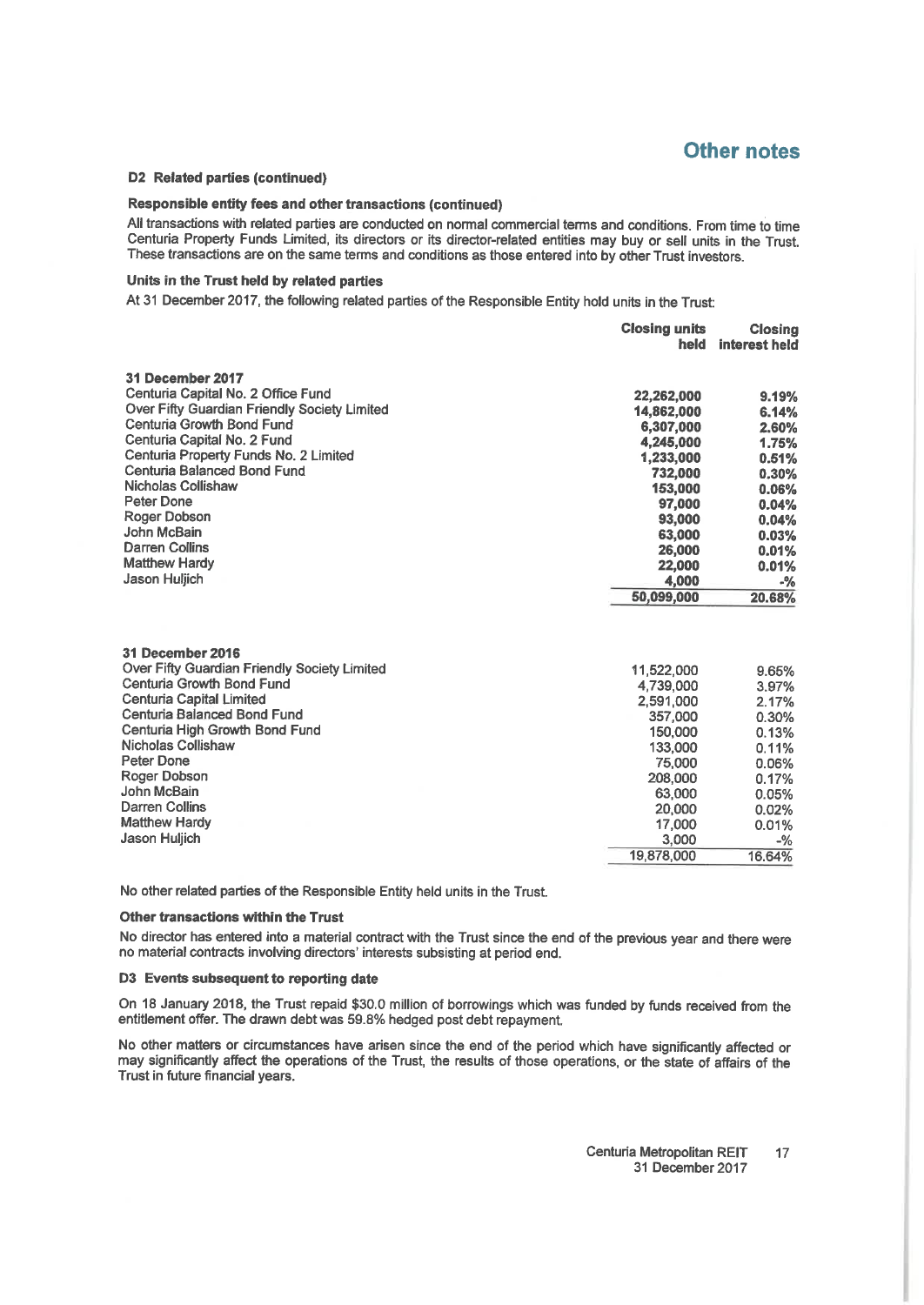## **Directors' declaration**

#### For the half year ended 31 December 2017

The directors of Centuria Property Funds Limited, the Responsible Entity of Centuria Metropolitan REIT ('the Trust'), declare that:

- in the directors' opinion, there are reasonable grounds to believe that the Trust will be able to pay its debts  $(a)$ as and when they become due and payable;
- $(b)$ the attached financial statements and notes thereto are in compliance with International Financial Reporting Standards, as stated in Note A1 to the financial statements; and
- in the directors' opinion, the attached financial statements and notes A1 to D3 are in accordance with the  $(c)$ Corporations Act 2001, including compliance with Australian Accounting Standards, the Corporations Regulations 2001 and other mandatory professional reporting requirements, and giving a true and fair view of the Trust's financial position as at 31 December 2017 and of its performance for the half year ended on that date.

This declaration is made in accordance with a resolution of Directors.

Peter Done Director Sydney D

Matthew Hardy Director

Sydney 8 February 2018

> Centuria Metropolitan REIT 18 31 December 2017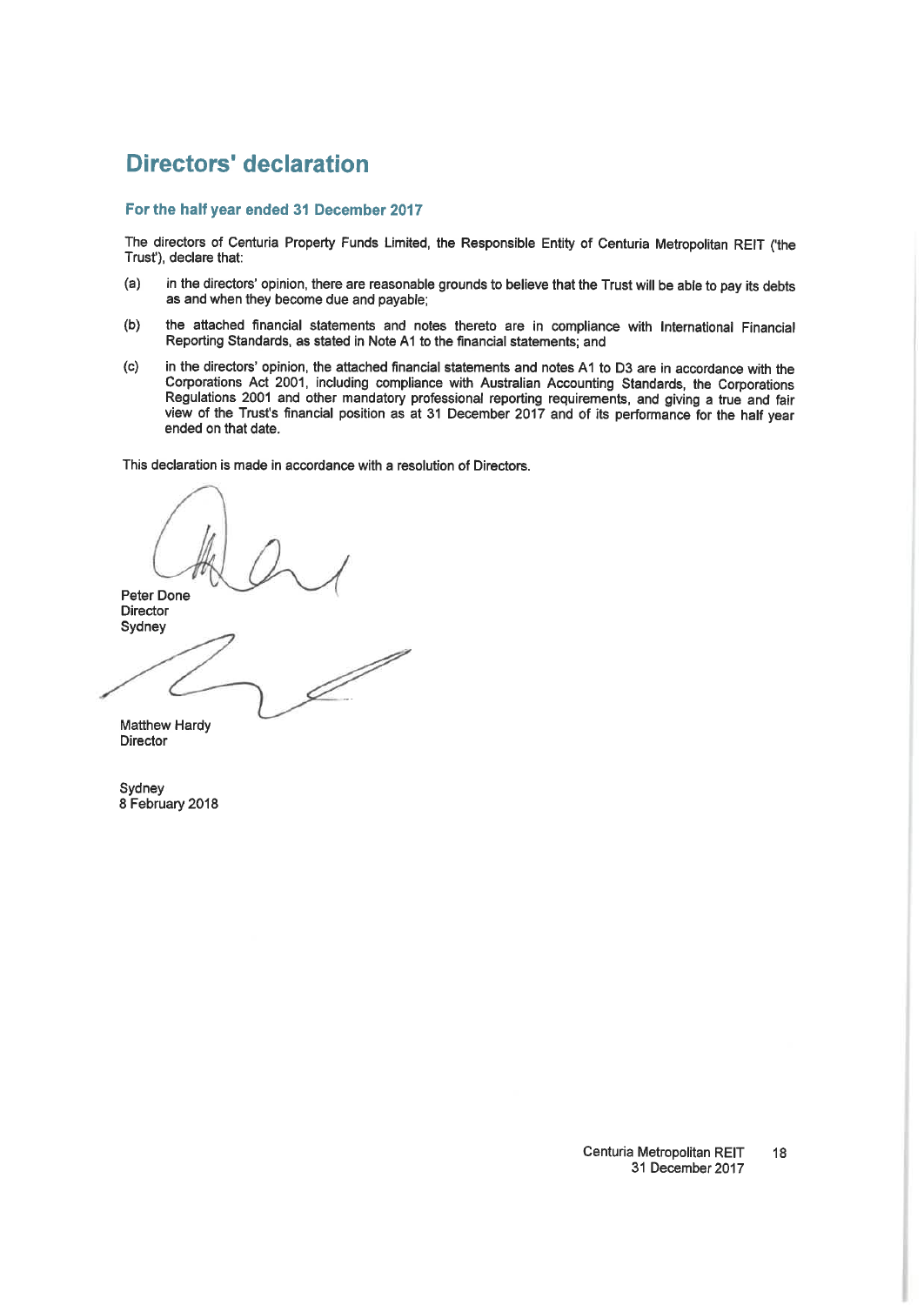

## Independent Auditor's Review Report

### To the unitholders of Centuria Metropolitan REIT

#### **Conclusion**

We have reviewed the accompanying **Interim Financial Report** of Centuria Metropolitan REIT (the Group).

Based on our review, which is not an audit, we have not become aware of any matter that makes us believe that the Interim Financial Report of the Group is not in accordance with the Corporations Act 2001, including:

- giving a true and fair view of the **Group's** financial position as at 31 December 2017 and of its performance for the **Half-year** ended on that date; and
- complying with Australian Accounting Standard AASB 134 Interim Financial Reporting and the Corporations Regulations 2001.

#### The **Interim Financial Report** comprises:

- Consolidated interim statement of financial position as at 31 December 2017
- Consolidated interim statement of profit or loss and other comprehensive income, Consolidated interim statement of changes in equity and Consolidated interim statement of cash flows for the Half-year ended on that date
- Notes A1 to D3 comprising a summary of significant accounting policies and other explanatory information
- The Directors' Declaration.

The **Group** comprises Centuria Metropolitan REIT and the entities it controlled at the Half-year's end or from time to time during the Half-year.

The **Half-year** is the 6 months ended on 31 December 2017.

#### **Responsibilities of the Directors for the Interim Financial Report**

The Directors of the Centuria Property Funds Limited (the Responsible Entity) are responsible for:

- the preparation of the Interim Financial Report that gives a true and fair view in accordance with Australian Accounting Standards and the Corporations Act 2001
- for such internal control as the Directors determine is necessary to enable the preparation of the Interim Financial Report that is free from material misstatement, whether due to fraud or error.